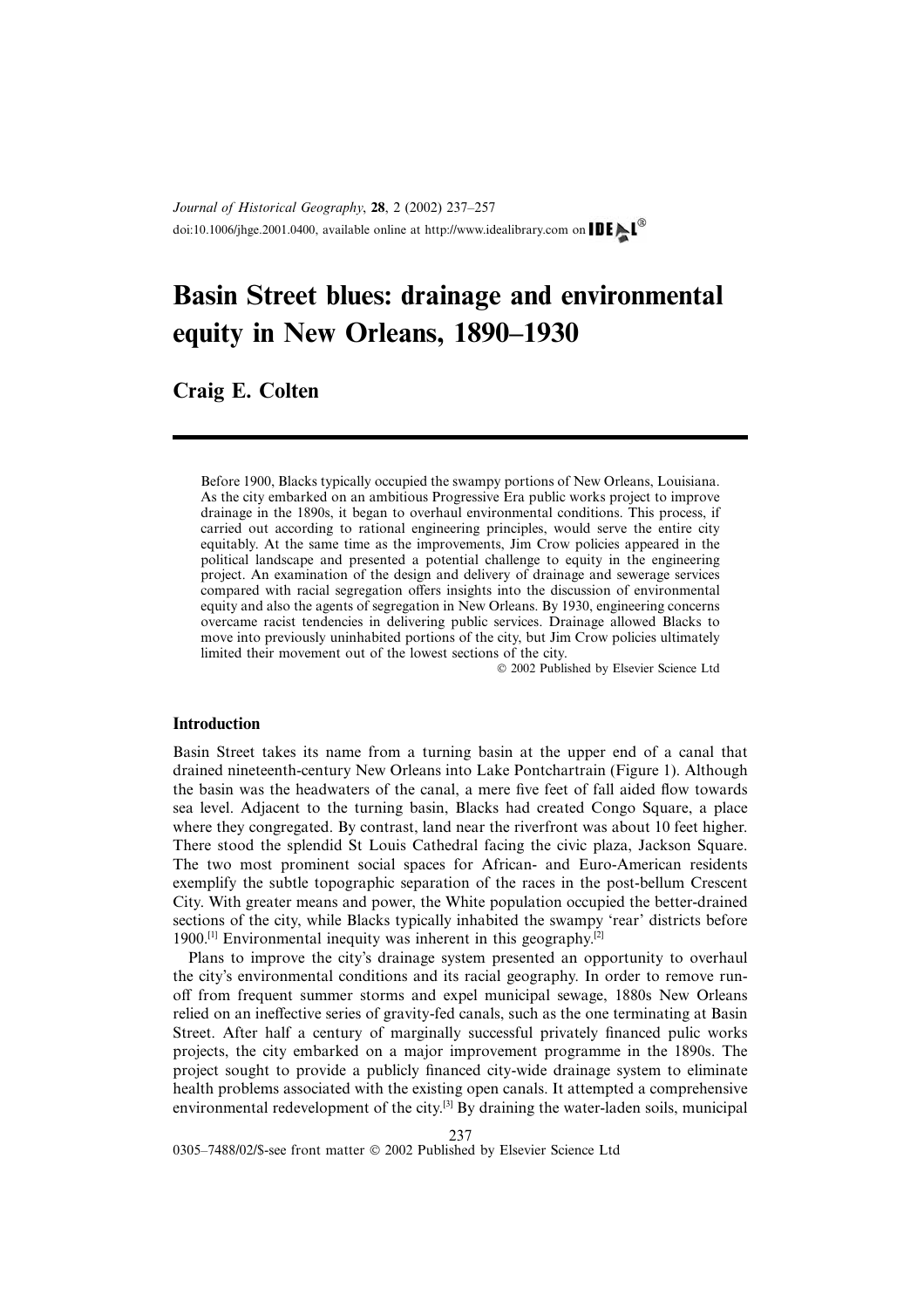238 CRAIG E. COLTEN



*Figure 1.* New Orleans built-up area and environmental conditions, c. 1906.

officials hoped to usher in a new era of public health. A Progressive Era engineering project, in theory, should have been colour blind. To effect a complete system, the entire city had to be connected to the canals, sewers, and pumping stations. Yet installation of this project took place during the height of Jim Crow policies in the South. The drainage system opened new areas for settlement by lowering the water table, while policies and real estate practices limited access to certain neighbourhoods largely to the White population. Indeed, new pumps installed in 1917 have been labelled as the agent for racial segregation in New Orlean[s.\[4\]](#page-17-0) Sewer mains, a second component of the system, gradually and somewhat selectively followed the drainage network to all sections of the city.

This paper will investigate the design, installation, and ultimate pattern of drainage and sewerage works in New Orleans as a question of environmental equity. Carried out at a time of two powerful and countervailing forces, Progressive Era reform and Jim Crow policies, the drainage of New Orleans provides a means to investigate the *processes* that contributed to that city's racial geography and its relationship to inequitable living conditions. Reconstruction Era Blacks came to believe there was some hope for a degree of social equality. Jim Crow policies, however, curtailed these hopes. Did Jim Crow policies interfere with New Orleans' Progressive Era environmental redevelopment and thereby contribute to consequent environmental inequities? In the search for the answer to this question, this paper will invert the usual environmental equity inquiry. Rather than documenting the placement of an undesirable land use proximate to a minority population, it will seek inequity by design and installation of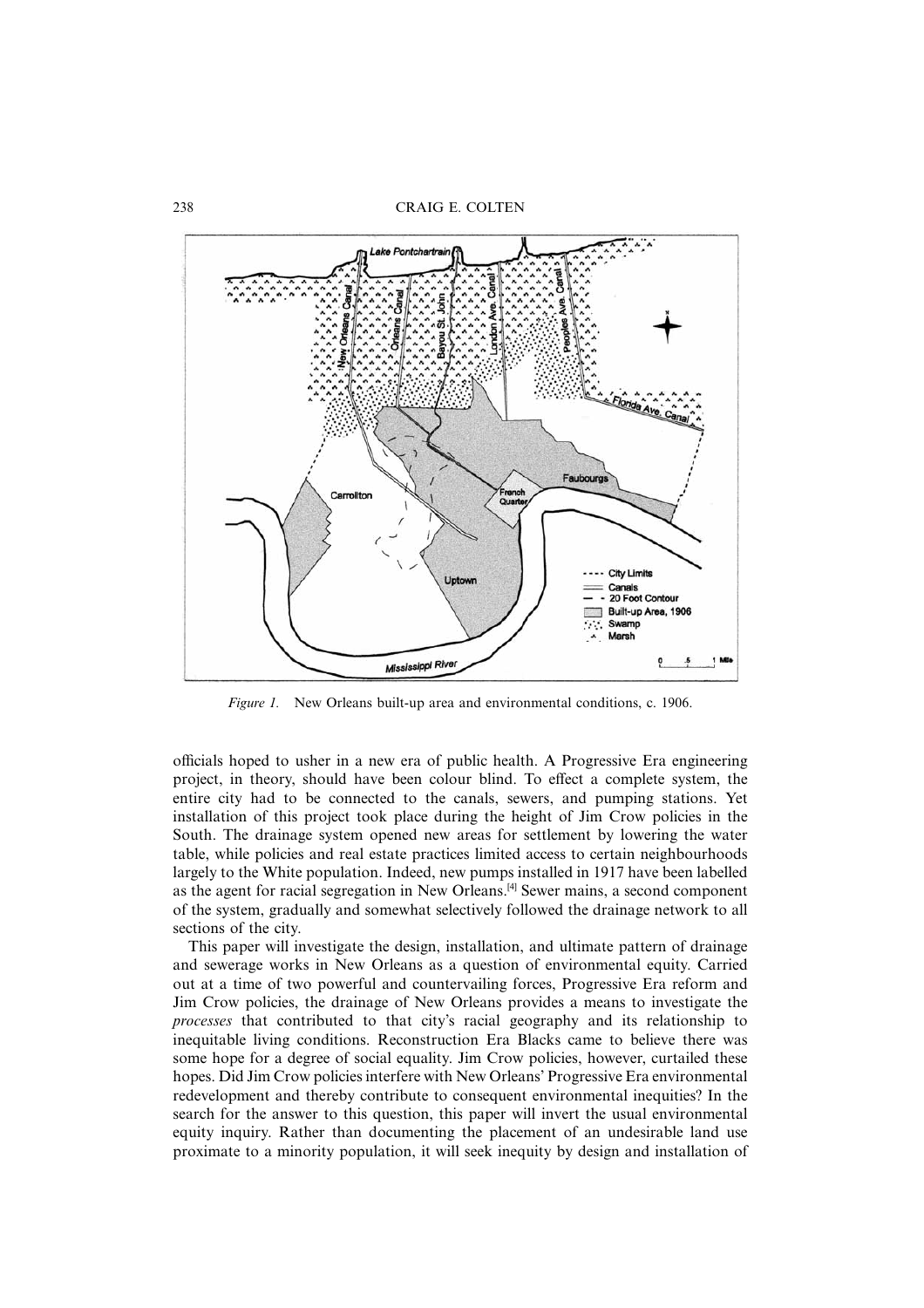a public works project or an environmental modification that was *desirable*. By identifying gaps in the system, it can more clearly document a linkage between the public project and neighbourhood populations, and thereby identify environmental inequities at the time under consideration. This method avoids the confusion of a common approach which seeks inequity in static end conditions and not in the mutually evolving patterns of residence and urban services. In doing so, the process-oriented analysis will also address the assertion that the public works were agents of segregation.

## **Environmental equity and the historical process**

Deliberate policies forced social and environmental inequities on the African-American population in the South after Reconstruction and found expression in voting restrictions, access to public facilities, and other areas of life. Jim Crow policies imposed unfair conditions, which often took the form of residential segregation in inhospitable districts—an environmental inequity. As discriminatory practices took root in the South, Progressive Era reforms also were under way. One element of the Progressive Era reform was the development of systematic urban services, such as sewerage and wate[r.\[5\]](#page-17-0) These systems, by design, had to serve entire urban areas—to exclude one area would be inefficient engineering and could handicap the overall system. As C. Vann Woodard observed, there was a fundamental conflict between Jim Crowism and Progressivism:

The blind spot of the Southern progressive record . . . was the Negro, for the whole movement in the South coincided paradoxically with the crest of the wave of racism.<sup>[6]</sup>

Although Progressive Era programmes sought a type of environmentalism, uplifting people by improving their environment, the exclusion of Southern Blacks illustrated an obvious desire not to elevate this segment of the population, while their inclusion often reflected a desperate attempt to prevent illnesses from spilling over from Black to White neighbourhoods.

The Jim Crow and Progressive Eras offer a starkly different view of environmental equity in Southern cities to recent studies.<sup>[7]</sup> Long before the emergence of concern for landfills and hazardous waste sites, nuisance and 'insanitary' conditions comprised the nexus of undesirable environments. Extension of public services such as sewers and water supplies to wealthy neighbourhoods reflected the first phase of efforts to remedy environmental disamenities, and there were obvious inequities in such programmes[.\[8\]](#page-17-0) Progressive Era engineering projects called for city-wide systems that minimized inequities. New Orleans' poorly drained situation called for a much more thorough environmental redevelopment and hence demanded a city-wide system. Drainage made places within the city limits habitable for the first time. How well drainage and sewerage served a neighbourhood reflected the adherence of municipal officials to the tenets of progressive engineering. Lapses or delays in service delivery, on the other hand, indicate deliberate efforts to deny neighbourhoods environmental equity. The racial composition of the neighbourhoods without services provides an indication of race-based environmental inequities. To understand how this condition came to be, it is essential to trace the process of both service extension and neighbourhood demographic change.

Discussions of racial geography in the urban South have always found some degree of segregation of Blacks in the less desirable sections of cities. John Radford noted an antebellum tendency in Charleston, South Carolina, to push free Blacks towards the Neck, a neglected, low-lying area used in part as the city dump[.\[9\]](#page-17-0) John Kellog described the most common form of African-American residential cluster as a bottom lands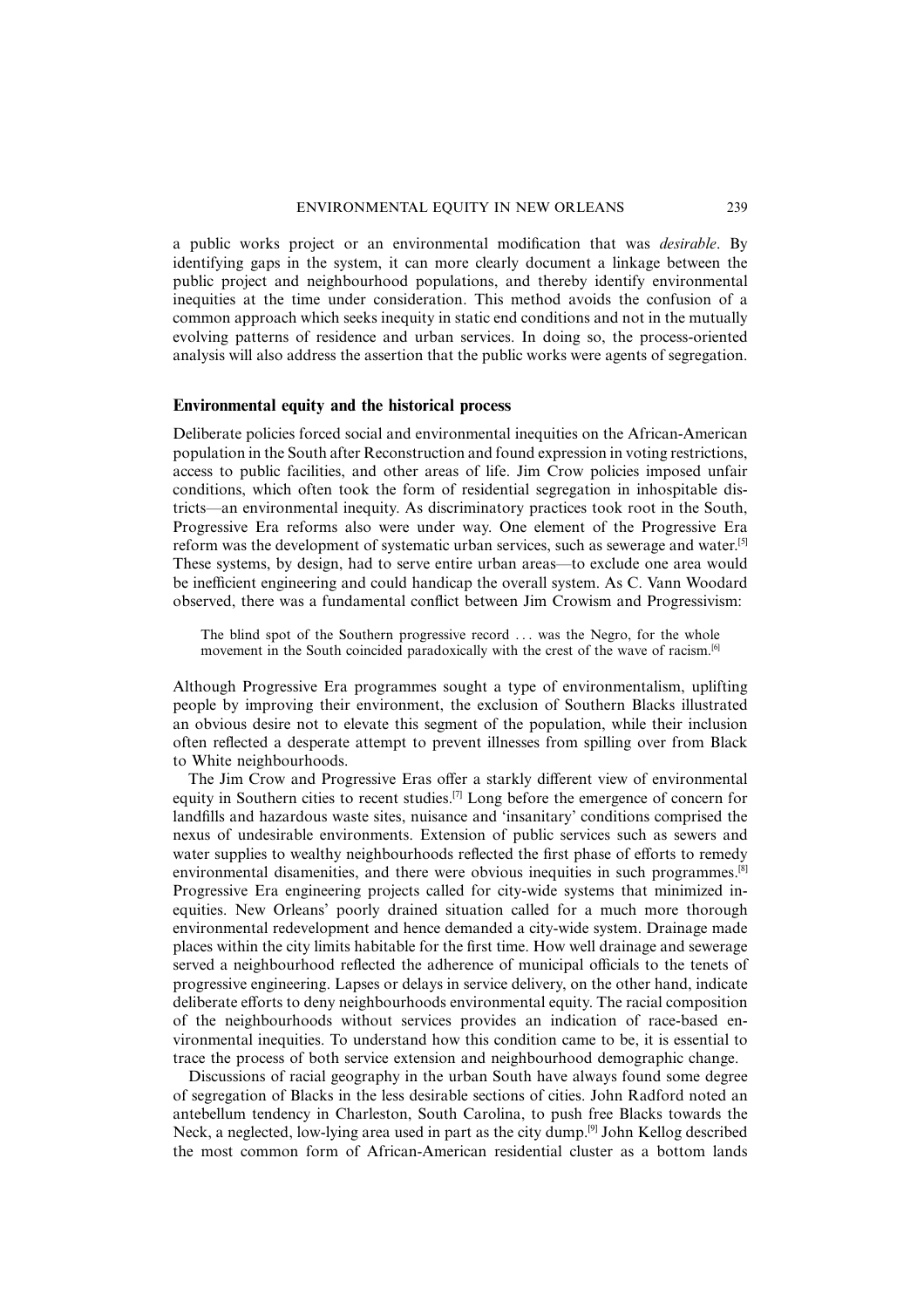settlement near the urban boundary.<sup>[10]</sup> Poor drainage, flimsy housing, and inadequate public services characterized such Black neighbourhoods, and typically public officials placed the blame on the residents for creating such woeful situations.<sup>[11]</sup> Indeed, insanitary conditions became associated with the occupants and not with the physical settings of neighbourhoods[.\[12\]](#page-17-0) It was into these neighbourhoods and areas on the fringe of the central business area that the concentration of African-Americans increased during the early twentieth century. As the century progressed, inner-city concentrations became more common. New Orleans' racial geography, although somewhat unique, embodied many of these traits.

It was not atypical in Southern cities for public works to exclude African-American neighbourhoods. In Birmingham, financing of the sewerage system by special assessments made that service unattainable to low-income Blacks, despite pleas by health officials in the 1910s to eliminate the health menace posed by the dense concentration of privies in the Black 'quarters'.<sup>[13]</sup> In Atlanta, extension of public works into Black neighbourhoods in the 1910s followed a public decision to finance sanitation facilities when concerns for the health of White residents who might be afflicted with disease emanating from African-American neighbourhoods came into force.<sup>[14]</sup> Such was the conflict inherent in the Progressive Era engineering of public works in the South. Denial of services to one segment of the population could cause the entire city to suffer. Only with this recognition were cities willing to apply public funds to such projects.

Emergent Jim Crow policies stood in the way of Progressive Era reform by institutionalizing White superiority in the South and requiring segregation in most public settings.<sup>[15]</sup> This derailed the dreams of many Blacks to achieve a measure of equality. One of the most obvious areas of segregation or unequal access were restrictions erected in real estate dealings. David Delaney makes a strong case that municipal ordinances and later deed covenants that restricted where Blacks could purchase property or live had an important impact on the spatial development of urban racial geography.<sup>[16]</sup> Both municipal ordinances and deed restrictions played a major role in the evolving racial geography of the Crescent City during the period from 1910 to 1930 by excluding them from certain sections of town.

The academic literature indicates that the creation of Black neighbourhoods, the delivery of services to these areas, and restrictions on African-American mobility all contributed to an evolving urban landscape during the Progressive Era and Jim Crow eras. To comprehend this dynamic pattern, a process-oriented approach is necessary.<sup>[17]</sup> Several early environmental equity studies concluded that spatial proximity of a minority population to an unwanted land use was evidence of racis[m.\[18\]](#page-18-0) Such analyses assumed a historical decision-making process that considered race but failed to demonstrate it. Process-oriented studies have analysed the role of real estate markets in the placement of unwanted land uses and the replacement of White residents with Blacks after the creation of a hazardous waste site. Vicki Been examined the role of real estate market dynamics as the driving force behind disproportionate distribution of unwanted land uses in proximity to low-income populations[.\[19\]](#page-18-0) Andrew Hurley found that a contaminated industrial site existed before racial transition in a St Louis neighbourhood placed African-Americans in its vicinit[y.\[20\]](#page-18-0) While both these studies consider the 'which came first' question, they still do not unravel the relationship among a public decision, environmental conditions, and minority communities. Real estate values and even the turnover of populations near industrial sites do not necessarily indicate concern with environmental conditions or neighbourhood residents in public decision-making. By examining the design and installation of the New Orleans drainage and sewer systems,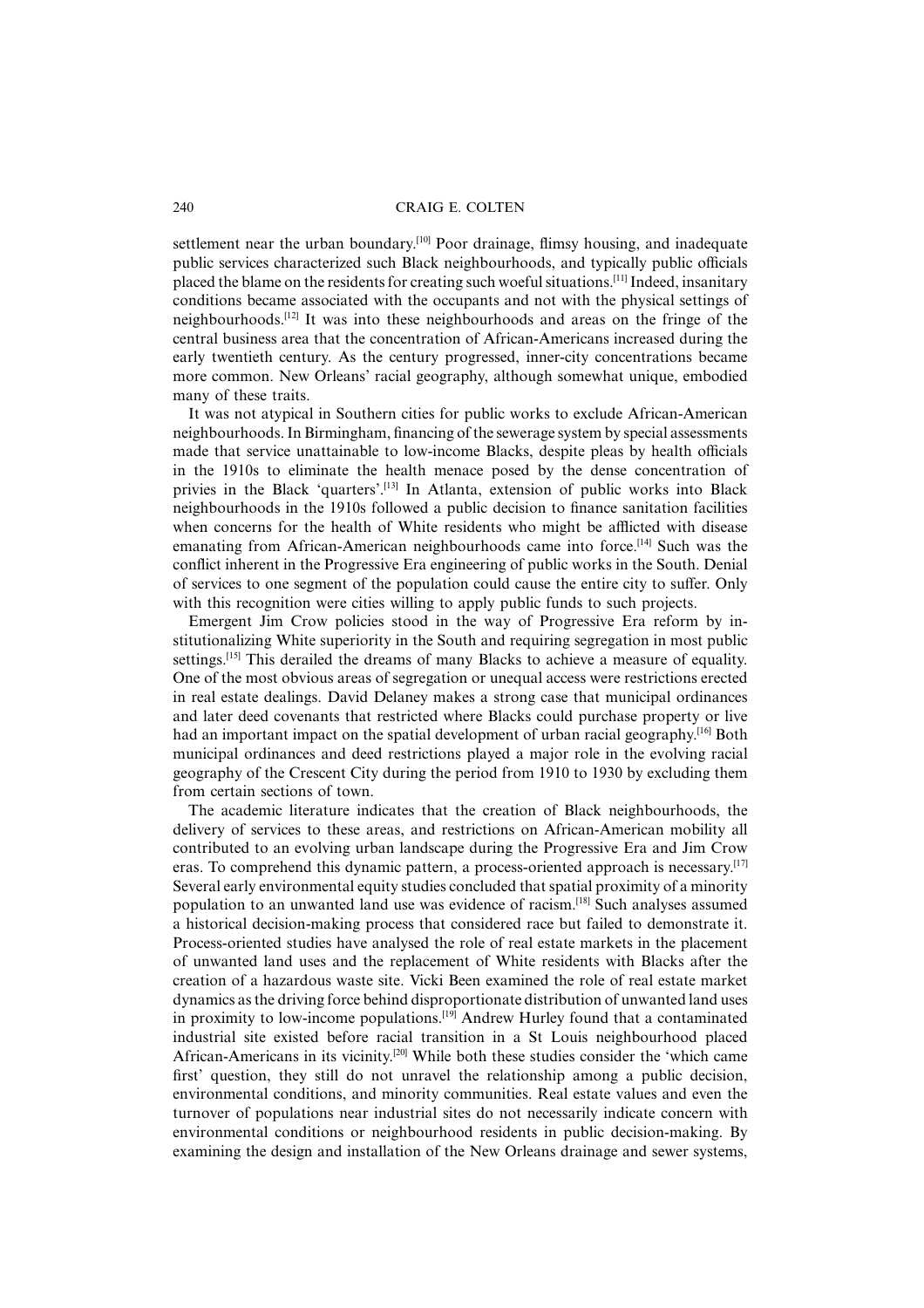this study will explicitly analyse how a public body dealt with a recognized environmental problem in conjunction with known minority neighbourhoods.

New Orleans offers an ideal setting to examine the imposition of inequities on a racial group. Noted as a city with low segregation during the antebellum period, residential segregation emerged full blown during the height of Jim Crow and Progressive Era.<sup>[21]</sup> Certainly, segregation existed to some degree in New Orleans before 1865, when the relatively large number of free African-Americans had less access to most public facilities than did Whites. There was some limited racial mixing in taverns, gambling houses, and bordellos, but there were both formal and informal restrictions against integrated activities, and they remained after the war.<sup>[22]</sup> During Union occupation of the city, the street car companies attempted to replace the segregated interiors of their vehicles with separate cars for White and Black riders. This inflamed the African-American population and ultimately led to a reversal of the separate cars policy in  $1867$ <sup>[23]</sup> Thus, there were anti-segregationist victories for African-Americans during Reconstruction in New Orleans. Indeed, residential segregation fell between 1870 and 1910, but this trend reversed itself by 192[0.\[24\]](#page-18-0) This suggest that post-bellum policies deterred dense residential clusters of Blacks, but that Jim Crow policies altered that pattern. Yet by 1890, census figures indicate that some wards exhibited higher than average concentrations of black residents. Thus, at the time when Progressive Era engineering and Jim Crow policies began their tramsformation of the urban South, New Orleans had definable African-American neighbourhoods. At least two processes contributed to subsequent segregation: (1) systematic re-engineering of urban public works and (2) methodical deprivation of equal treatment to one racial group.

## **Drainage and neighbourhoods**

New Orleans occupies a site shaped by a sweeping meander of the Mississippi River. Before levee construction, floods regularly delivered huge amounts of sediment-laden water to the floodplain lining the river. As water escaped the river channel, it slowed, allowing coarser sands and sediments to settle near the channel. This process created a band of higher, well-drained ground, known as the natural levee, adjacent to the waterway—about 15 feet above sea level in New Orleans. Flood waters deposited finer silts and clays farther from the channel, ultimately creating muddy back swamps, with a sizeable area about 1.5 feet below sea level (within the '20 foot contour', Figure 1).<sup>[25]</sup> Discontinuous ridges, relict natural levees created by ancient river courses, stretched across the rear of the nineteenth-century city—about 5 feet above the lowest ground separating the city from Lake Pontchartrain. Bayou St John flows through the subtle ridges delivering urban run-off from the natural levees to the lake. The overall topography of the city forces water to flow away from the river, towards the brackish Lake Pontchartrain, but the absence of slope and the intervening ridges created a massive wetland between the city and the lake. An 1860s plan to drain the city described the situation:

It would be difficult to find a location where the natural drainage is worse than that of New Orleans, owing to a want of declivity in the land, and the tenacious nature of the soil; yet the problem is easy of solution and presents few difficulties, when we come to apply artificial means, aided by the science and practical knowledge of modern times.<sup>[26]</sup>

Residential segregation was a part of New Orleans' racial geography, although it was less obvious on a city-wide basis in the Colonial and Antebellum periods since most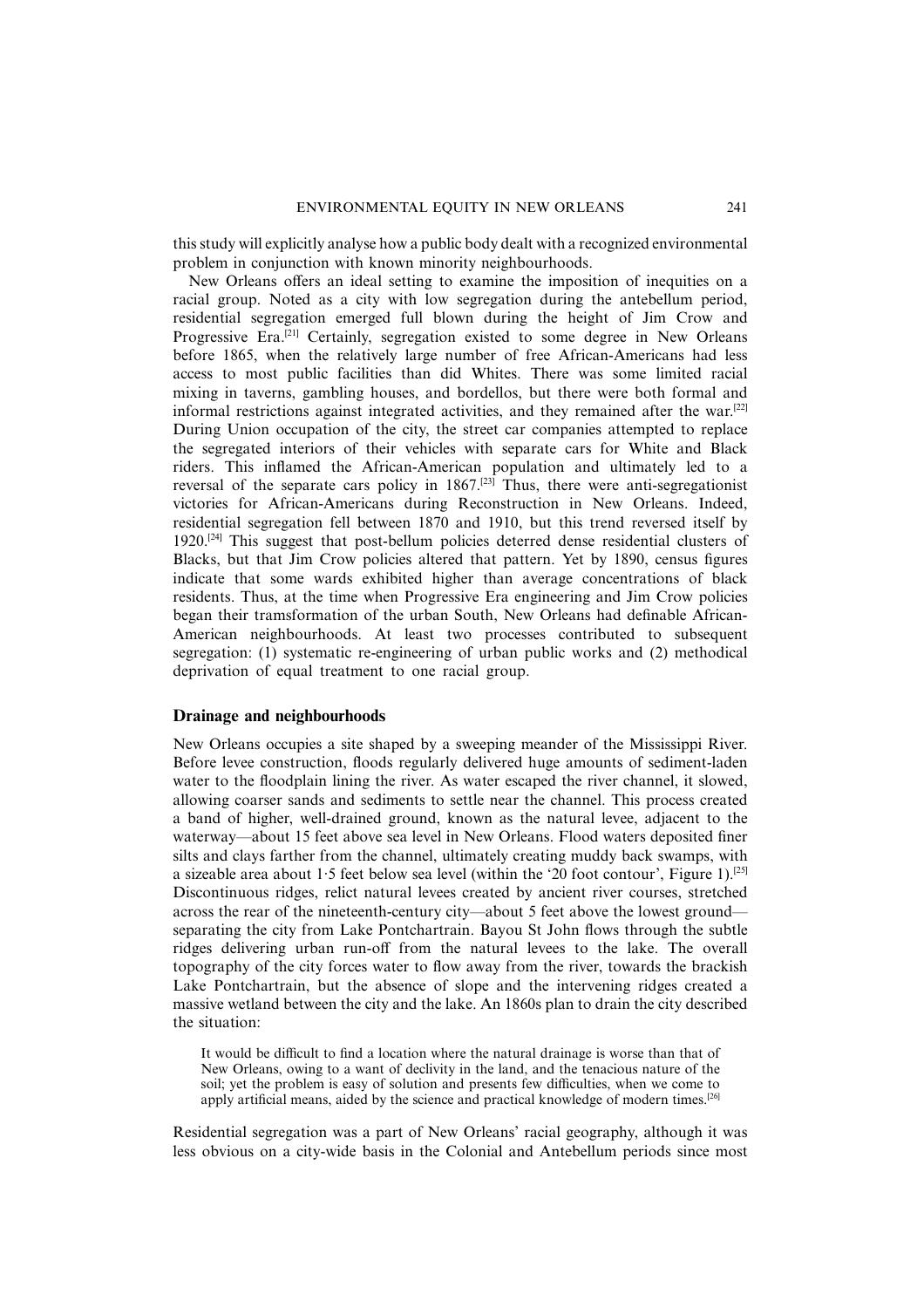#### 242 CRAIG E. COLTEN

slaves lived near their owners. However, New Orleans had a sizable free Black population before 1865 and they had greater flexibility in residential choices than many of their rural counterparts. During the early American period, horseshoe-shaped clusters of African-American residences partly encircled the French and American districts which were bisected by the Canal Street business area. Towards the rear, or low area, truck and dairy farms operated. By 1850, European immigrants had displaced most of the Black population near the riverfront of the American sector and pushed them towards the rear or poorly drained sectors.<sup>[27]</sup>

During the nineteenth century, several private drainage companies constructed canals flowing into Lake Pontchartrain to augment the sluggish Bayou St John and enhance the movement of run-off towards the lake (Figure 1). Several rudimentary pumps aided natural flow towards the lake, but the pre-1890 system was unable to keep pace with the average rainfall of 60 inches a year, let alone major downpours. These private enterprises alleviated water-laden conditions in the best drained areas, but they were far from adequate to lower the overall water table behind the natural levees. Indeed, the drainage canals, with little natural flow, became "beds of garbage and excrement, fit only to generate fever and breed mosquitos"[.\[28\]](#page-18-0) An 1880 Louisiana Board of Health report described the imperfect state of drainage. Only the Carrollton section received favourable comments about its drainage. Situated near the upper end of the crescent, Carrollton is on a slight rise formed by crevasses (places where the river broke through the natural levee and enlarged the higher ground). New Orleans residents considered this area a healthy location where they sought summer entertainment. Many African-Americans lived in this suburban area which had an over 50 per cent Black population (nearly double the percentage in other sections). The report characterized the main business district and the French Quarter as poorly drained and subject to floods following rain. Likewise, the downstream faubourgs or neighbourhoods were locations of "great nuisance" and the "greatest sanitary evil" owing to ineffective drainage, and they had only 25 per cent Black residents. Even the fashionable Garden District had a large number of low lots and "defective drainage" in its rear or lakewards sections. A narrow neighbourhood that straddled the 20 foot contour (marking the lowest part of town), also received critical comments in terms of periodic flooding.<sup>[29]</sup> This portrait, on the eve of the great drainage overhaul, reveals the relationship of topography to drainage and the related perception that poor drainage was a scourge to the residents' health.

In addition to drainage of rain and flood waters, the city residents largely relied on privies for sanitation. An 1879 report claimed the privy system was "the most important and most difficult problem connected with the sanitation of New Orleans". Its authors, a committee of physicians, calculated that New Orleans' residents deposited over 2 million pounds of human 'excreta' to the soil annually. According to the 1880 health survey, New Orleans had 39 932 premises and over 44 000 privies. Of these, inspectors declared that over half were "foul" or "defective". These devices introduced sewage into an already saturated ground, and health officials claimed they contributed to poor health in the cit[y.\[30\]](#page-18-0) Only the Algiers (west bank) and Carrollton districts had relatively low percentages of foul privies. This meant that the areas of greatest population density and lowest ground relied on largely ineffective land disposal systems. In their concern over these offensive conditions, the physicians called for a sewerage system to transport the human waste to the middle of the Mississippi Rive[r.\[31\]](#page-18-0) Reliance on cisterns for potable water, rather than wells, provided a small measure of protection for the residents' health.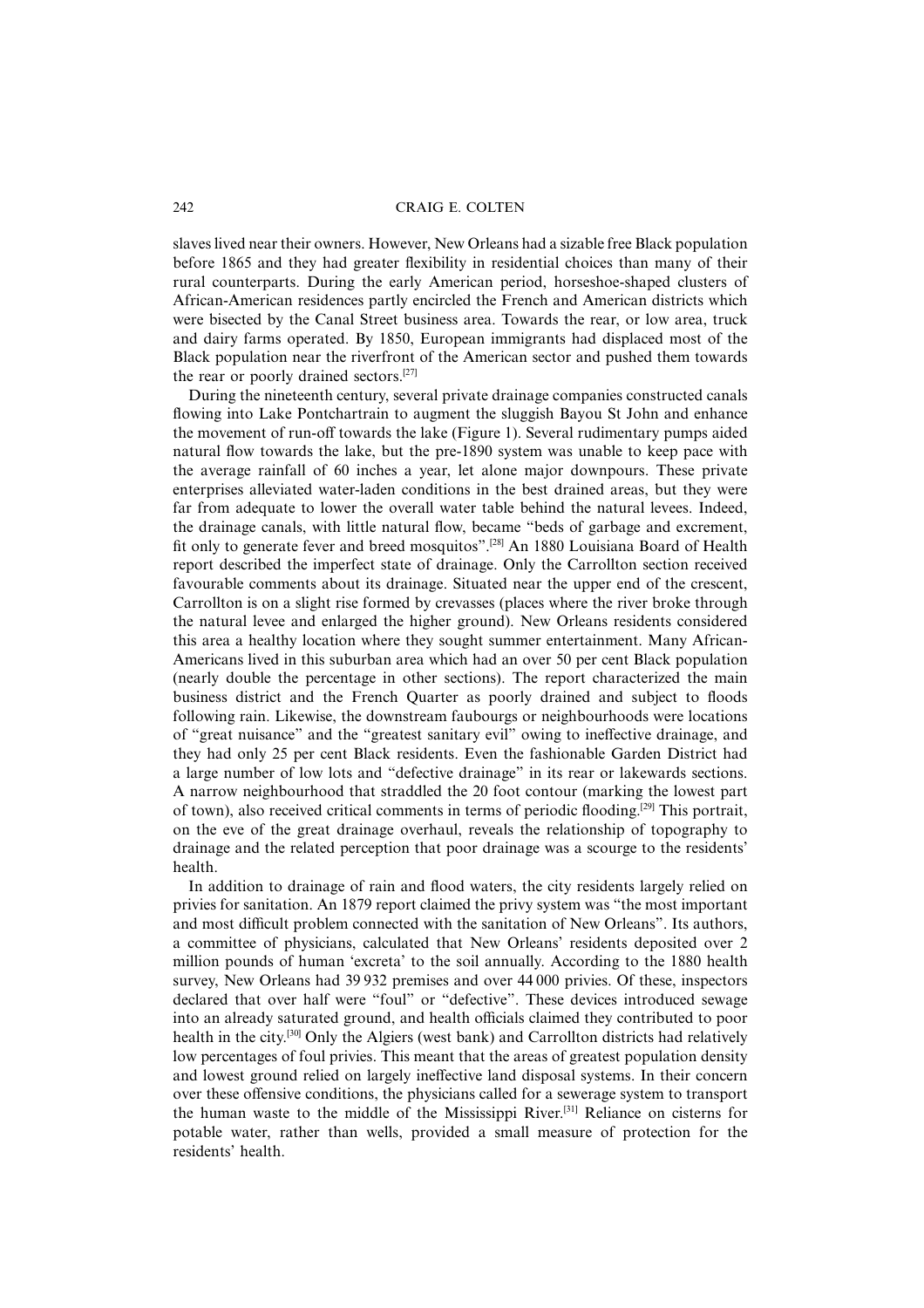## **Drainage plan**

After decades of piecemeal drainage projects seeking "to benefit small disconnected sections" of town, the New Orleans Common Council appointed an engineering committee in 1893 to develop a systematic plan for relieving soggy conditions. The timing of this effort and its public acceptance reflected several related circumstances. Firstly, New Orleans' leaders embraced Progressive Era notions that major engineering works could remedy public health problems. Secondly, the city had recovered sufficiently from its Reconstruction Era debt to convince voters to take on this expensive challenge[.\[32\]](#page-18-0) Thirdly, a major flood in August 1894 galvanized public support to follow through on the ambitious plan[.\[33\]](#page-18-0) With public backing, the engineering committee took on its mandate to control surface run-off and sewage. The city council expressed concern that many areas were unoccupied because "they are practically swamps" and therefore were impediments to urban growth and prosperity. Furthermore, these swampy tracts contributed to "unsanitary conditions", likewise frustrating economic growth. In response to these dual concerns, the engineers proposed that "a drainage project should therefore be extended to *all territory* [emphasis added] which is now, or will be, built up in a reasonable time, and it should effect the removal of rain and ground water from the same, so that the whole area can be made and kept thoroughly  $\text{dry}$ <sup>[34]</sup> Sanitary improvements, even in areas occupied by Blacks, would serve the entire population by reducing the threat of disease and thereby enhance economic opportunities.

At the time, the built-up area was much smaller than the territory within the city limits (Figure 1). There was a residential and commercial enclave on slightly higher ground at the river bend known as Carrollton. Moving downstream, below Audubon Park, the site of the 1884 world exposition, there was relatively sparse development along the natural levee. Closer to the central business district, denser settlement resembled a triangle with its base on the French Quarter and its apex near the headwaters of Bayou St John. Parallel drainage canals enabled a lakeward extension of urban land uses behind the business district. Encircling the business district and in the sweeping bend of the crescent, which later became 'uptown', dairy farms and other rural, wetlandtolerant land uses existe[d.\[35\]](#page-18-0)

The drainage plan sought to utilize the power of gravity, as much as possible, to remove water. This meant enlarging the existing canal system and adding new drainage courses that would move water away from the natural levee along the river, through low areas, towards their ultimate outlets. Two viable points of discharge existed: Lake Pontchartrain to the north, where the existing piecemeal system released its flow, and Lake Borgne, a shallow tidal bay east of the city (Figure 2). Fearing pollution of Lake Pontchartrain, near the lakefront entertainment district, the plan called for a series of canals and pumps to intercept water flowing through the old canals and transport it eastwards into a new canal emptying into Lake Borgne and the adjoining uninhabited wetlands. According to the authors, "the proposed plan thus provides for thorough drainage of every part of the city"[.\[36\]](#page-18-0) Evident in such a statement was the explicit desire to implement a complete system, based on rational engineering principles. After all, if the drainage plan excluded one segment of the city, unhealthy conditions would persist, denying Whites economic opportunities and nullifying the plan's benefits.

The lack of gradient posed a substantial challenge to the engineers. Although the slope along the back side of the natural levee was sufficient to move water into the main canal, the almost imperceptible grade to the lake offered little head. Along the 7 mile length of the main canal, the fall was only 2 feet, and at times Lake Borgne's tide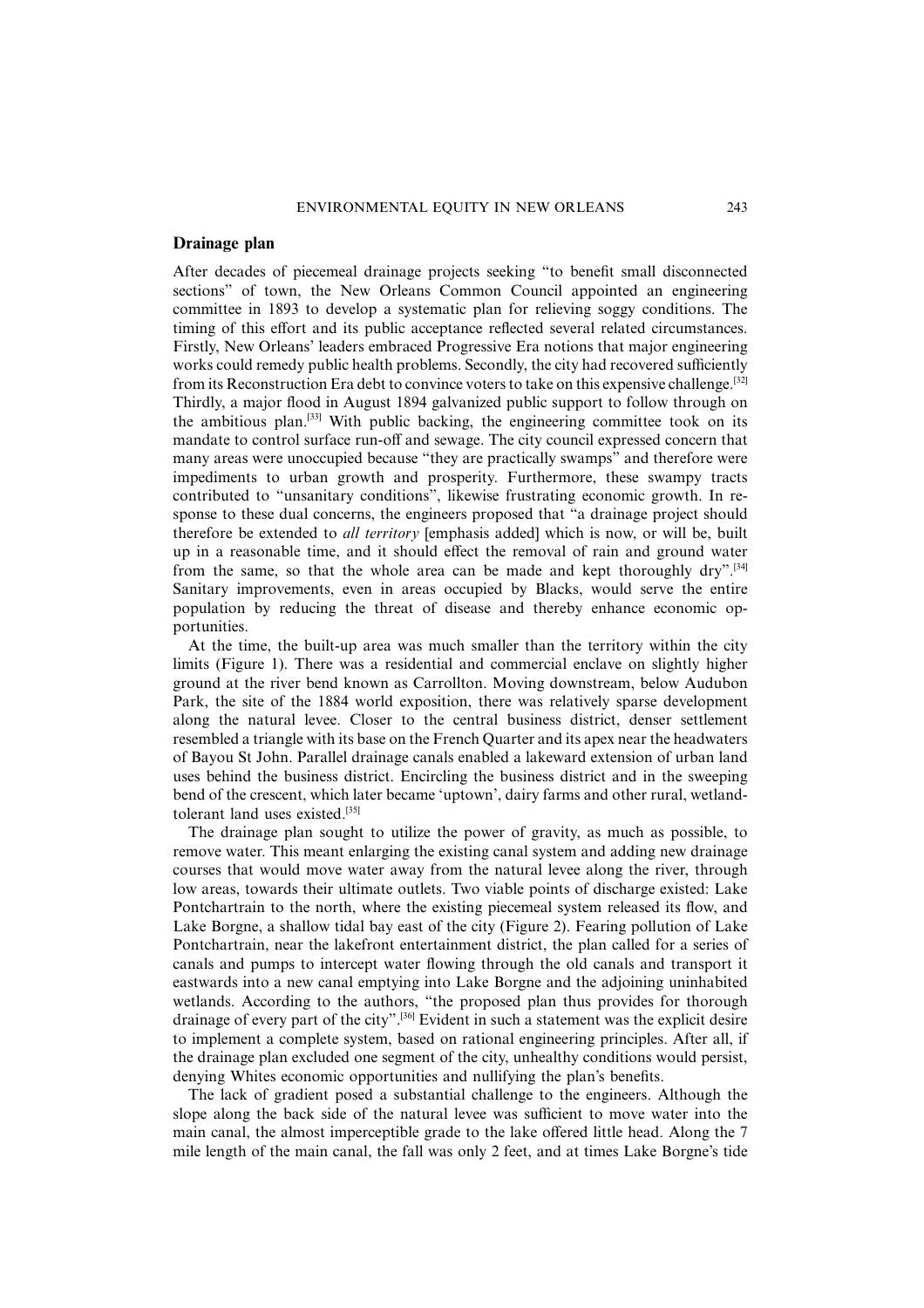

*Figure 2.* New Orleans drainage system installation, 1910–1940. *Source*: New Orleans Sewerage and Water Board, *Semi-Annual Reports*, 1910–1940.

and storm influenced level could be higher than the canal, thereby requiring pumps to force the water through the canal. To handle excess storm run-off, the pumps would divert a portion of the flow to a second set of relief canals equipped with their own auxiliary pumps, to push the overflow through the ridges towards Lake Pontchartrain (planners expected the highly diluted sewage carried in the storm run-off not to create unpleasant conditions at the lakefront discharge points). Excessive rain could overwhelm the system and cause localized flooding in the low areas. Thus, despite a system designed to drain the entire city, the naturally low areas remained vulnerable to inundation following exceptional rainfalls[.\[37\]](#page-18-0)

The plan could not be implemented in its entirety, at least not immediately, and the engineers set priorities and developed a sequence for constructing components to the system.<sup>[38]</sup> Consequently, the gradual installation took decades to complete. The engineers argued that the downtown section, owing to "the concentration of improved properties, paved streets and business houses, and of its central position in reference to the most densely inhabited area of the city, is now more urgently in need of improved drainage than other localities"[.\[39\]](#page-18-0) Yet the New Orleans Navigation Canal and the Carondelet Canal, which terminated at Basin Street, bordered this district and already provided better drainage than was available to the rest of the city. The rear of the business district was low and largely unsettled (an indication of poor drainage), and the Board's map also suggested that the uptown area had incomplete drainage and thin settlement, as did the downstream faubourgs. The planners, by calling for the first drainage improvements in the central business district, were serving the business elite, but the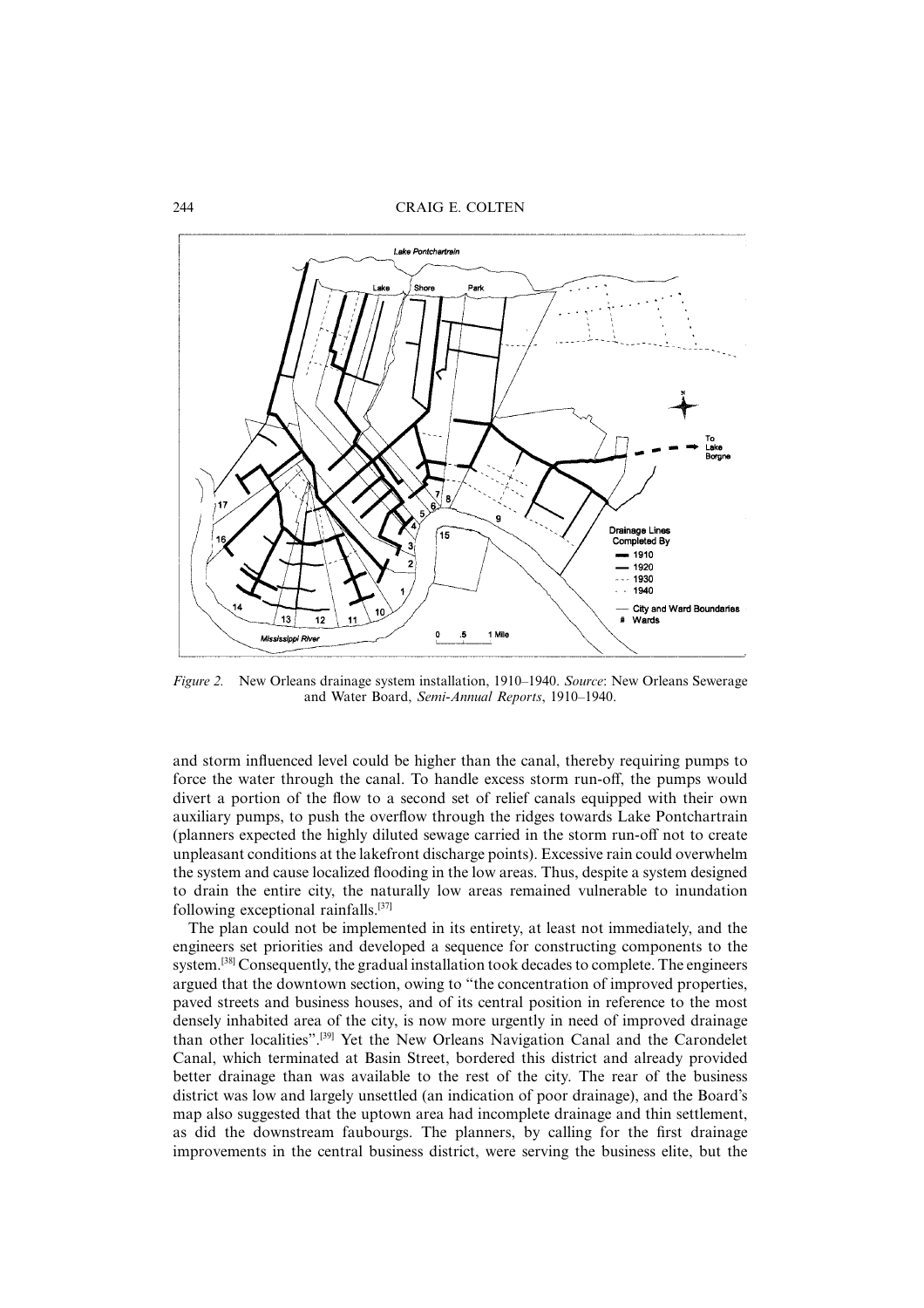residential population of this section was more than 30 per cent African-American above the city average. At its outset, the plan did deny service to emergent Black neighbourhoods.

The second component of the system handled sewage. George Earl, Superintendent of the Sewerage and Water Board (S&W Board), described the horrendous conditions on the eve of construction:

Fecal matter is deposited in shallow open pits with porous bottoms. Some of these are partially emptied occasionally by sanitary excavating companies who transport their contents in barrels to a point below the city limits and dump it into the river . . . When, however, water closets are connected either to these vaults or to cesspools sunk deeper into an already saturated soil, then trouble begins and constant emptying at considerable cost discourages the owner, who finally constructs shallow drains near the surface, into the surrounding soil, or a more direct, though unlawful, way allows overflow into an open gutter . . . All kitchen, laundry, bath and other liquid household wastes go direct to surface gutters through flat and shallow alley gutters or pipe lines, and are what render the New Orleans gutter the reproach it is, which only a sewerage system can relieve[.\[40\]](#page-18-0)

In order to use the diluting power of the Mississippi River, the sewerage plan called for replacing the old drainage canals with pumps that would force domestic effluent through closed pipes up the natural levee and into the river at a discharge point below the city. At the outset of the sewerage system construction, the old open drainage canals handled much of the sewage, either directly or by way of seepage from the vaults. In discussions about the new system, officials reasoned that separate sewer lines could be installed more expeditiously and thereby benefit the existing built-up are in less time[.\[41\]](#page-18-0) There were obvious benefits in the combined effect of the surface drainage and the diversion of sewage from the land sink to the Mississippi River. Of central importance was the seemingly unlimited ability of the Mississippi River to assimilate and dilute sewage.

## **System progress and segregation**

The first phase of construction introduced improved drainage to the high-value business district and adjoining residential areas. One main canal, with several feeders, drained the Basin Street district into the new outfall canal that emptied into Lake Borgne (Figure 2). Another, unconnected series of canals drained the upstream portion of the business area, the Garden District, and the low ground near the centre of the crescent. The initial drainage effort encompassed two wards with higher than average African-American populations. By all appearances, drainage construction up to 1910 followed basic engineering principles: address the high-value sections of the city, provide attachments for the low areas, and install the initial arteries for a comprehensive system. An optimistic annual report in 1910 noted that heavy rains caused flooding in areas not yet served by the system, but touted that "there was no flooding in any portion of the city where the drainage canals and drain pipes have been completed"[.\[42\]](#page-18-0) Drainage service encompassed 22 000 acreas by 1910.

Officials hailed the dramatic decrease in malaria deaths attributed to the elimination of soil moisture (and mosquito breeding sites). According to the Sewage and Water Board, improved drainage drove the malaria death rate down for all residents from 104 per 100 000 to 8 between 1900 and 1912. Yet the death rate among Blacks remained much higher than for Whites, suggesting a lingering disparity between services offered to the racial groups[.\[43\]](#page-19-0) Malaria and typhoid both claimed more Black victims per capita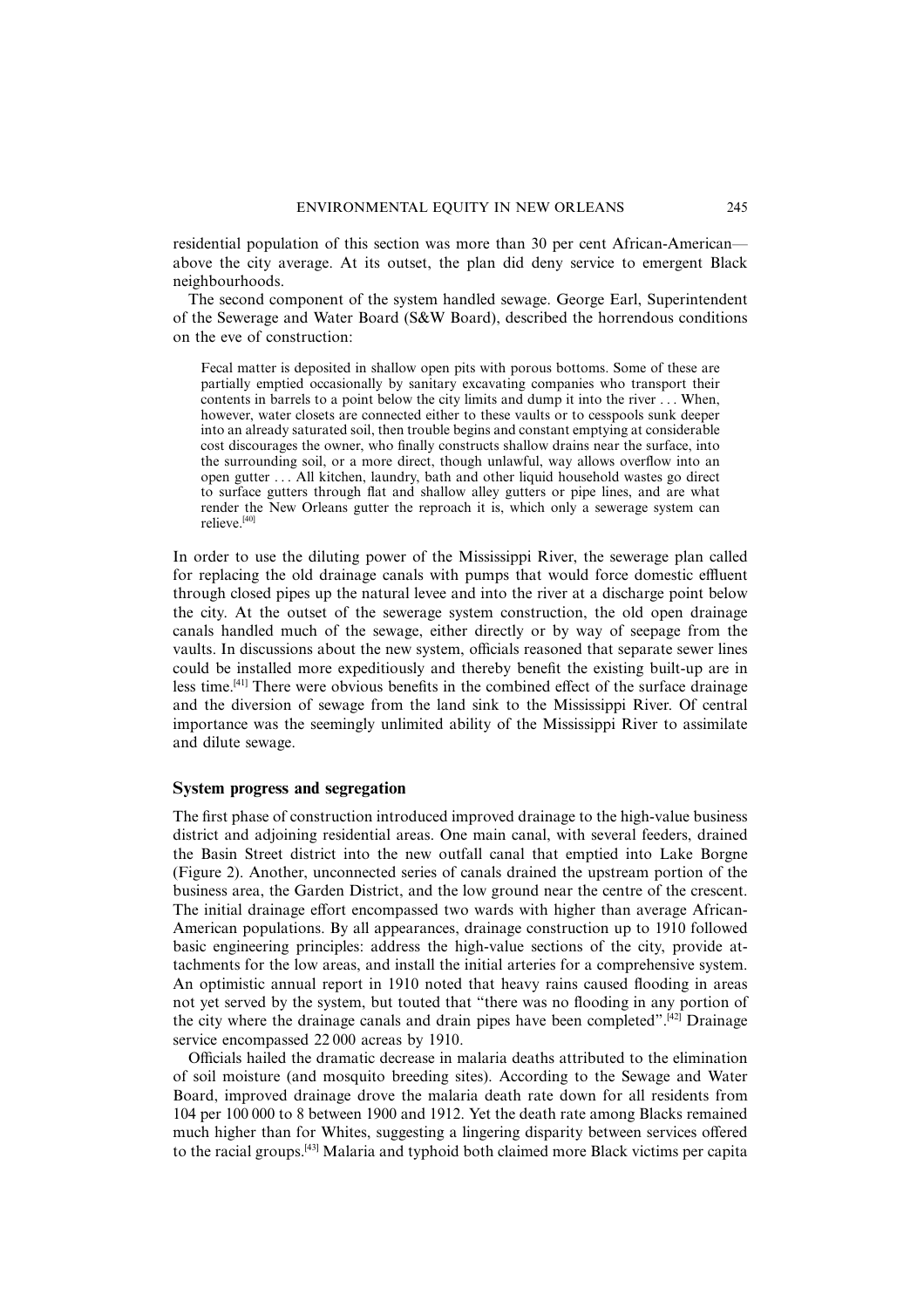246 CRAIG E. COLTEN



*Figure 3.* African-American population in New Orleans, 1900. *Source*: US Census.

in 190[7.\[44\]](#page-19-0) In keeping with prevailing medical views, public health authorities placed the blame for these rates on African-Americans: "Improvement in the colored death rate has been retarded by the reckless and improvident ways of the race and their utter disregard of all hygienic and sanitary laws"[.\[45\]](#page-19-0) Despite this racist assignment of fault, the systematic delivery of drainage produced the most pronounced benefits, at least initially, among White residents.

The place to find a service gap was the sewerage system. Up to 1910, progress was sporadic and limited largely to built-up areas "where the property holders have petitioned for the laying of sewers, pledging to connect with the same within six months after they are laid". Connections to the sewerage system required a deposit of either \$25 or \$50 and thereby limited access to property owners with the resources to pay the fee. Only 9036 premises, of more than 40 000, had connections by 1910. The connection fees left many low-income households, whether rental or owner occupied, without a sewage service—and this included many African-American residences[.\[46\]](#page-19-0)

Between 1900 and 1910, some slight population adjustments occurred. The African-American population in the eleventh ward reached 30 per cent, indicating higher than average concentrations (Figures 3 and 4). Two churches serving Black concentrations place the core of this neighbourhood in the lowest portion of the ward.<sup>[47]</sup> This reflects the expansion of Blacks into the previously uninhabitable low areas to the rear of this ward. Both the seventh and sixteenth wards remained above the average concentration of Black residents. The seventh ward was a triangle of land downstream from the French Quarter, situated near the emerging 'main street' for the African-American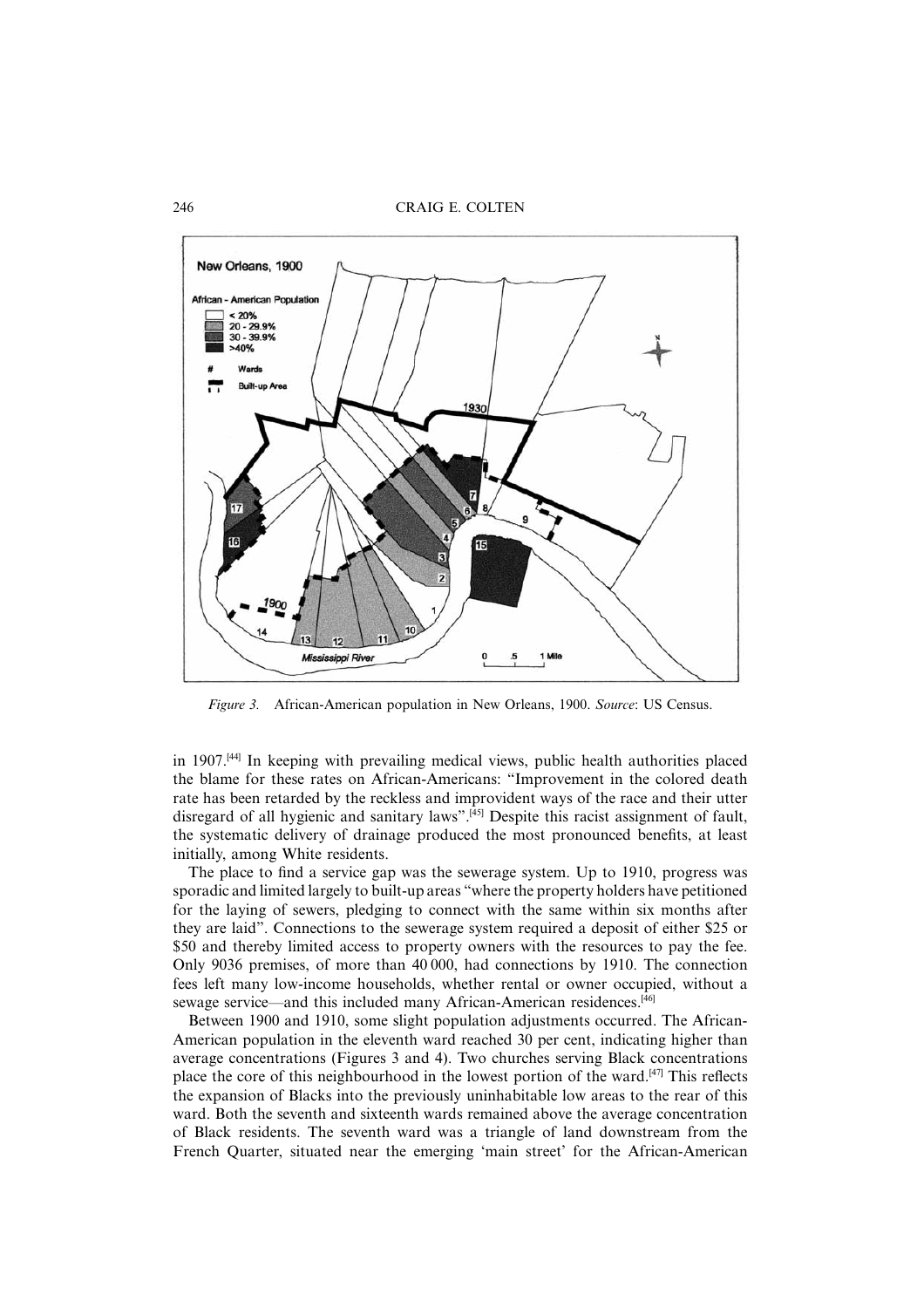

*Figure 4.* African-American population in New Orleans, 1910. *Source*: US Census.

community. The sixteenth ward was adjacent to Carrollton which stretched from the well-drained natural levee back towards swampy areas. Black congregations had churches at the fringe of this area, fronting on undeveloped wetlands[.\[48\]](#page-19-0) African-American clusters in both wards were adjacent to commercial sectors and also higher value residential areas. Absolute increases in Black populations in these wards reflected an expansion of residential areas into the formerly poorly drained areas opened by the first phase of drainage[.\[49\]](#page-19-0)

The drainage system reached more corners of the built-up are between 1910 and 1920 (Figure 2), but it was inadequate to handle large downpours. Four and a half to six inches of rain in May 1912 left much of the low area near Broad Street (within the 20 foot contour) inundated owing to the inability of the pumps to keep up with precipitation.<sup>[50]</sup> To address this shortcoming, the Sewage and Water Board put new pumps in place in 1917. Installation of the new pumps, which operated with greater efficiency and enabled speedier removal of rain water, substantially lowered the water table. This affected both the newly served territories and particularly the lowest areas of the city within the 20 foot contour. Operation of the more efficient pumps boosted system capacity from  $3.2$  to 7 billion gallons per day.<sup>[51]</sup> Despite the benefits provided by the new pumps, heavy rain and budget problems hindered progress and forced a near cessation of construction and maintenance between 1916 and 1919. Nevertheless, by 1919, the Sewerage and Water Board claimed that the system was draining nearly all the built-up areas, and, as a result, death rates from typhoid had dropped from 38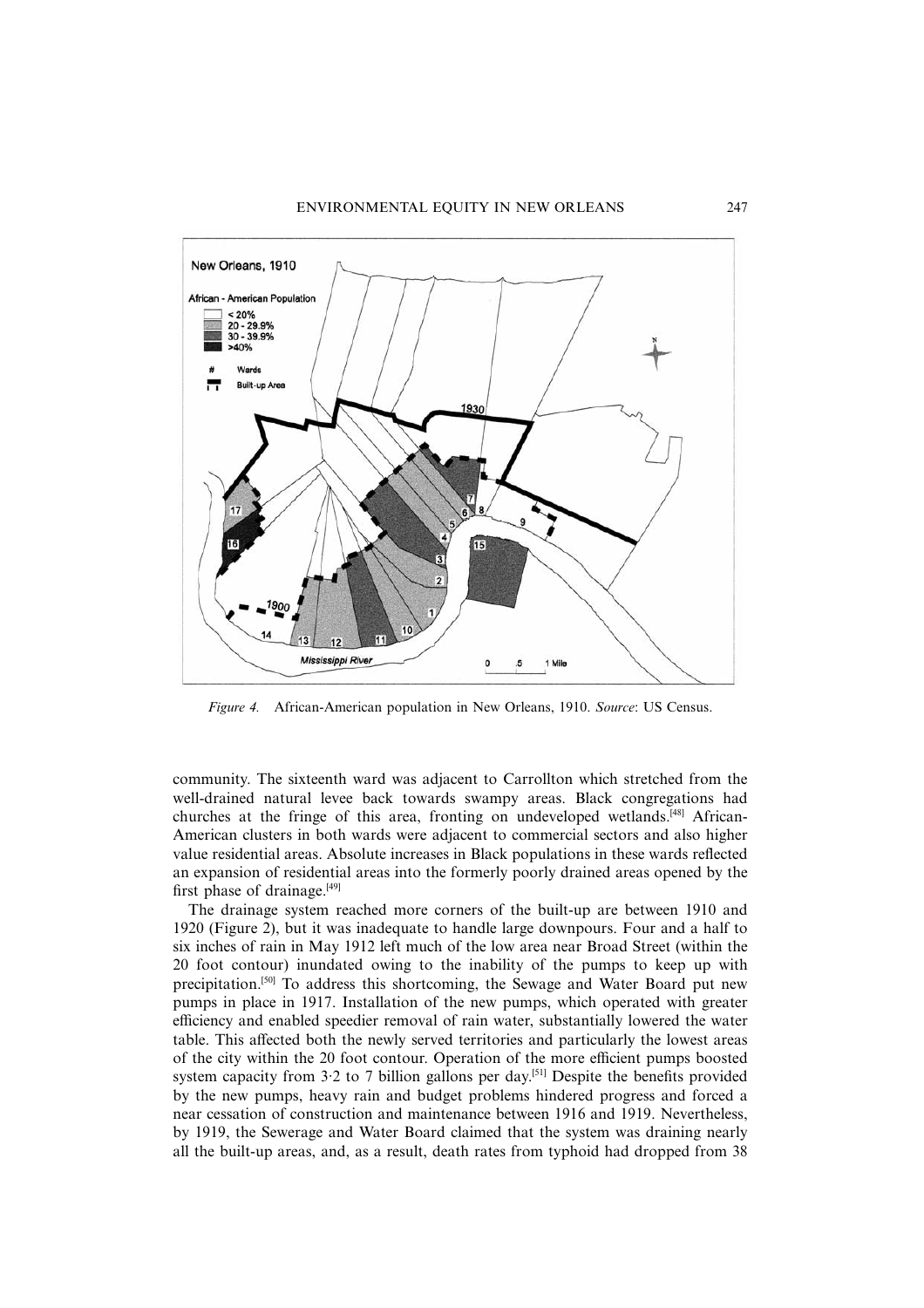#### 248 CRAIG E. COLTEN

per 100 000 in the decade 1900 to 1909, to 13 in 1919, and to 7·5 by 1920[.\[52\]](#page-19-0) Blacks still succumbed to typhoid at a higher rate. In 1915, the Louisiana Board of Health reported a death rate per 100 000 of 20 for Whites and 31 for Black[s.\[53\]](#page-19-0) The total area served by the drainage system increased from about 22 000 acres in 1914 to 30 000 in 1925. However, progress was not consistent across the urban territory. Notable were undrained pockets within the lowest area uptown, a largely Black residential area, and in a section of the downstream faubourgs, populated predominantly by Whites.

Having connected only 20 per cent of residences to the sewer system in 1910, and with concerns that privies still posed a serious health threat, the Sewerage and Water Board reassessed its connection fee process. After securing new funding from municipal improvement bonds, the board removed the sewerage connection fee in 1911. This increased the pace of connections, but the board desired to accelerate the pace further, lamenting that less than a third of households had service:

A great sanitary benefit to the city at large is thus being operated at a heavy cost in proportion to the number of premises served, for it costs no more to serve twice as many premises as it does those now connected, and the disgusting nuisance of overflowing cesspools and household wastes being discharged into the gutters, and manufacturing wastes being discharged into the canals, continues.

To alleviate these conditions, the board resoved in 1911 that homeowners would face a fine if they did not accept connections and close cesspools and privies[.\[54\]](#page-19-0) In 1912 the board had teams installing connections at its own expense, and the success of this programme was obvious. The 1912 annual report indicated that over 28 000 premises had connections to the sewerage system and, without a restrictive fee, it had become more equitable in its distribution.<sup>[55]</sup> As of 1917, about 70 per cent of all premises had connections to the sewerage system, and by 1920 the figure climbed to 94 per cent.<sup>[56]</sup> This reflected both the additional mileage of sewer lines (513 miles) and the continued efforts of the S&W Board to provide linkages to its system.<sup>[57]</sup> Undoubtedly, some houses without indoor plumbing remained unserved, particularly in Black neighbourhoods.

As might be expected, sanitary conditions for Black and White populations remained highly skewed. For New Orleans residents as a whole, the typhoid death rate per 100 000 was 20·4 for Whites and 31 for Blacks in 1918, although officials suspected serious under-reporting among the latter group. A major health survey in 1919 concluded that the highest death rate existed in wards 1, 2, and 3, which had sizable Black populations[.\[58\]](#page-19-0) Lingering shortcomings in the drainage and sewer system contributed to the high death rate combined with aspects of the city's morphology. Four wards stand out in the 1920 census with above-average black concentrations: the second ward, behind the business district, the tenth and eleventh wards, to the rear of the Garden District, and the seventh ward, below the French Quarter (Figure 5). Both the second and tenth wards moved above the city-wide average, and the eleventh ward topped 40 per cent. Drainage, albeit only marginally successful after a heavy rain, of the lowest portions of these wards opened them to Black residential development, and population increases reflect occupation of the rear or low areas (Figure 2). White residential and commercial land uses dominated the higher, riverward, sections of these wards. Additionally, the lakeward segments of the wards had converging streets, and consequently many smaller lots, which could have accounted for a higher population density. Sanborn maps indicate that many of the smallest lots were unoccupied in the early 1920s, but that some of the larger lots had multiple residences[.\[59\]](#page-19-0) Crowding in the emerging Black neighbourhoods and some residual privy use, coupled with conditions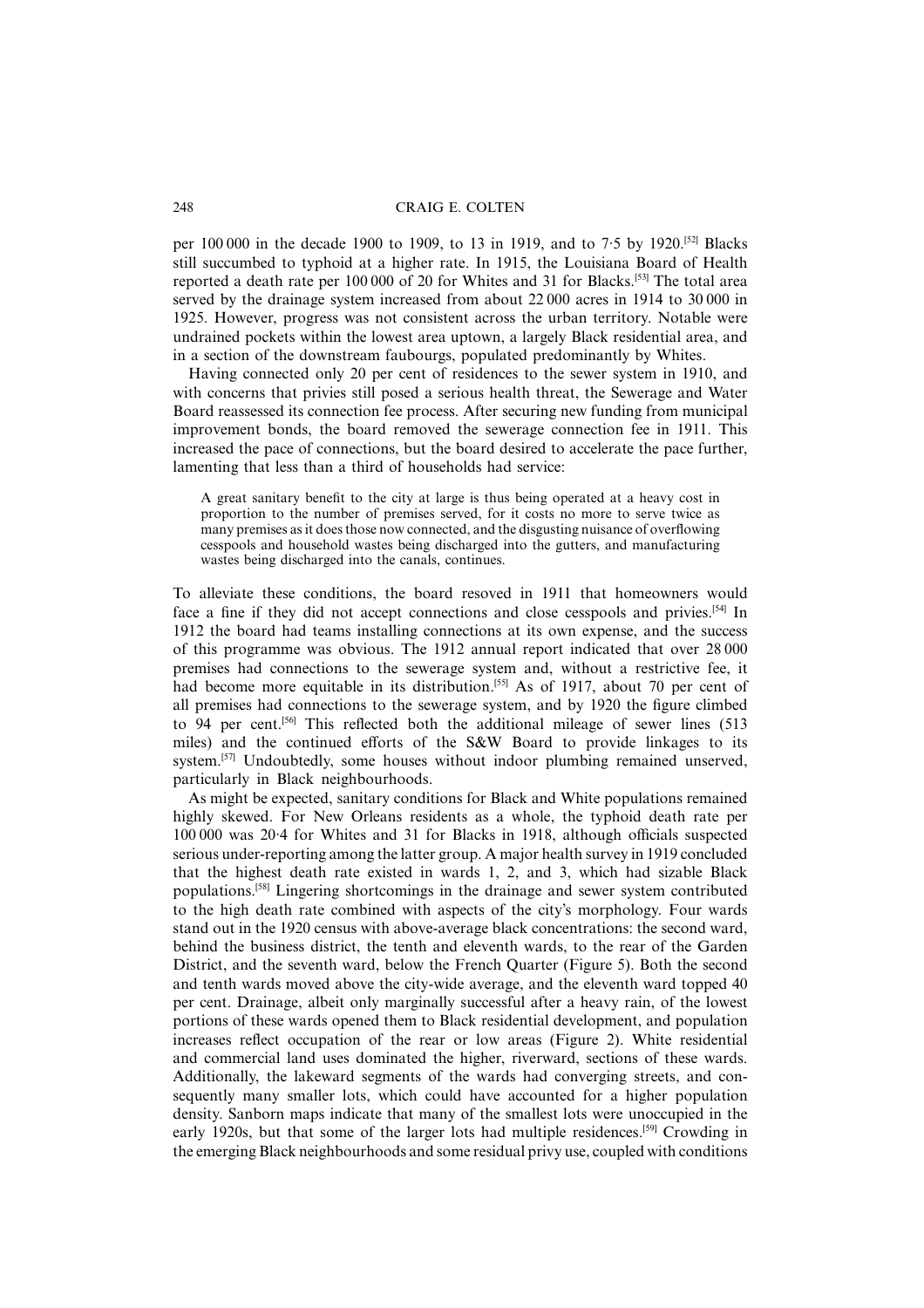

*Figure 5.* African-American population in New Orleans, 1920. *Source*: US Census.

that still permitted periodic flooding after heavy rains, along with poverty, obviously contributed to poor public health. Thus, the street pattern and the small lot sizes made this area less desirable for mobile Whites and concentrated Blacks in a relatively small area.

The drainage system reached few new sections of the city during the 1920s (Figure 2). The main canals had been dug and connected in the first two decades and the Sewage and Water Board focused on enlarging and lining the existing canals, installing subsurface drainage along with street paving efforts and general maintenance. Deficiencies remained in the system, however. The canals and pumps were up to the test of a 7 inch rainfall in February 1927, but a record rainfall of 14 inches on April 15 overwhelmed the system. One of the generators providing power to the pumps burned out and reduced the capacity of the system by 40 per cent. This caused "severe general flooding in the low areas of the city for periods of twenty-four to forty-eight hours"[.\[60\]](#page-19-0) Newspapers reported severe flooding along Claiborne Avenue and in the mid-city area—both low areas with large Black populations. Charges of an inadequate drainage system followed these extreme events.<sup>[61]</sup> In response, the S&W Board installed new drainage lines in one of the lower faubourgs that had been leapfrogged in previous decades and was a largely White neighbourhood by this time.<sup>[62]</sup> In addition, portions of the area within the 20 foot contour also finally received drainage service. Thus, by 1930 the drainage system was providing service to the bulk of the built-up area and with little remaining evidence of neglected neighbourhoods.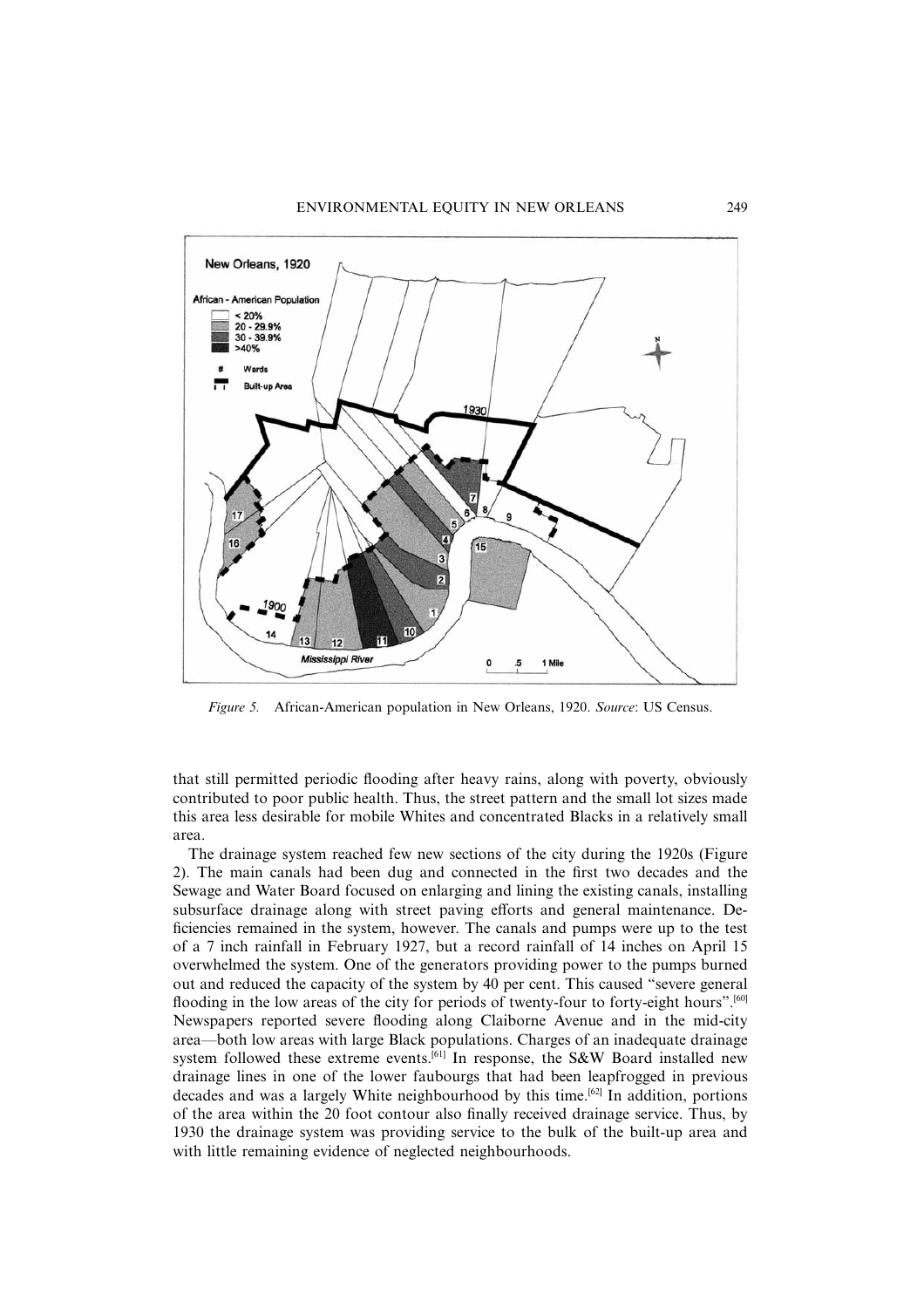250 CRAIG E. COLTEN



*Figure 6.* Areas without sewers, 1923. *Source*: New Orleans Sewerage and Water Board, *Forty-Eighth Semi-Annual Report*, 1923.

Although the Sewerage and Water Board sought to install a comprehensive system to serve the entire city, there were gaps that were most apparent in the sewerage system. In 1923, the Board claimed that 92 per cent of the city's population had access to sewer lines, but the unsewered territory was equal in size to the entire area already served. The unsewered tracts, most of which were sparsely settled, had an insufficient tax base to underwrite service extensions. Officials desired to encourage full residential and commercial development of the areas already served before expanding the system. Yet, even within the older built-up area, there were obvious unserved neighbourhoods. In particular, the newly drained backswamp on the lake side of the natural ridges and some of the backswamp areas behind the faubourgs had not received adequate sewer service. In addition, a pronounced, albeit small, area existed in the lowest portion of the city where Black populations were on the rise (Figure 6). Over 1800 houses were 'unsewered', meaning that they still relied on the soil or surface drains to handle domestic wastes[.\[63\]](#page-19-0) This is the same section with small lot sizes, poor drainage, and overall higher population densities, plus industrial land uses. Corresponding to poor sanitary services, public health statistics continued to portray a troubling situation for African-Americans. In 1926, the State Department of Health reported a typhoid death rate for Blacks at 42 per 100 000, while the White rate had dropped to 13.<sup>[64]</sup> Although death rates by ward are unavailable, the racial differences are obvious. The lapse in sewer service delivery to this low-lying largely African-American area suggests that Jim Crow perhaps deflected engineering efficiency.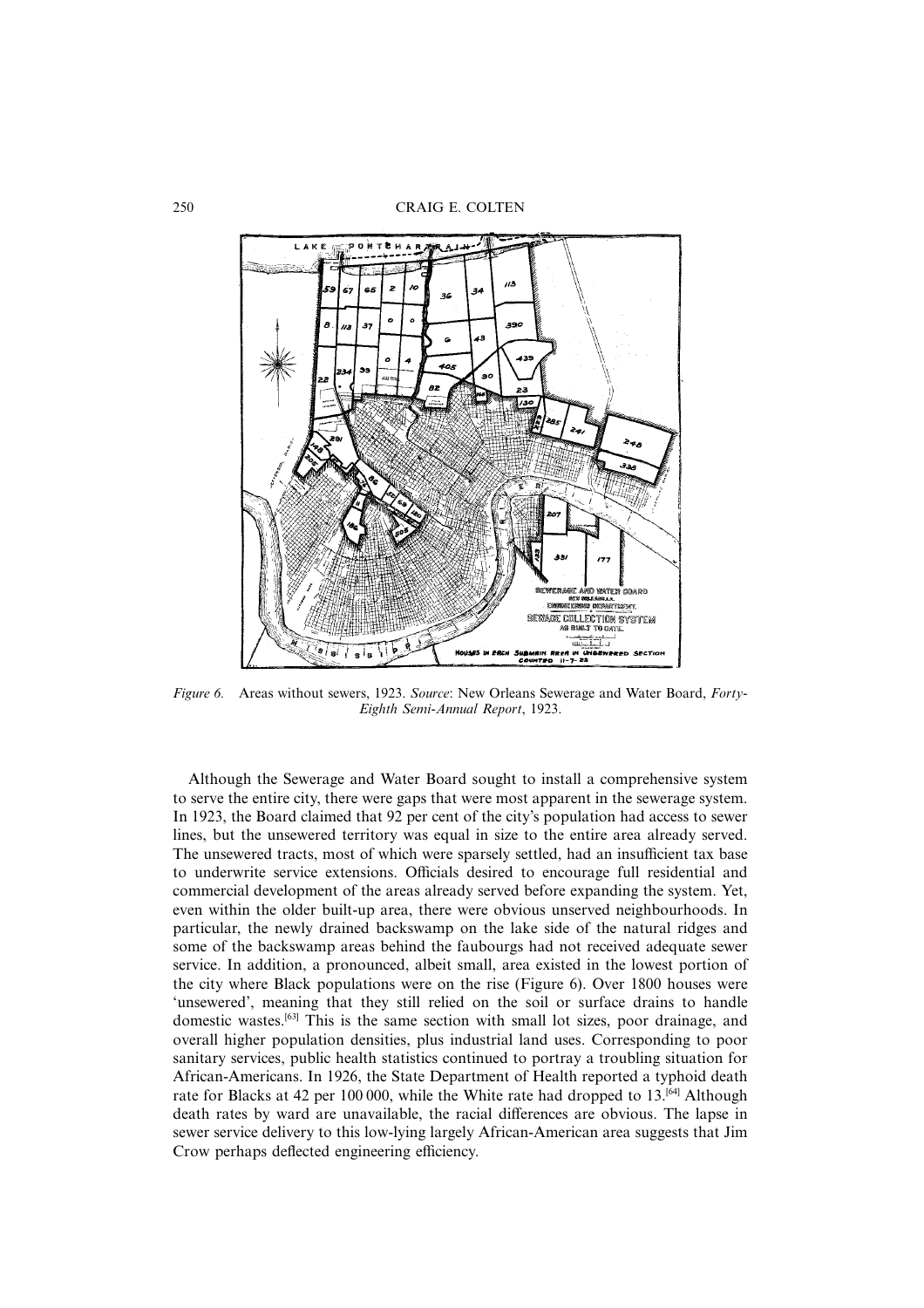The near-complete absence of Blacks in the newly drained territory on the lake side of the ridges points to a prejudicial real estate system more so than the pumps which have been identified as agents of racism.<sup>[65]</sup> The New Orleans City Council passed an ordinance in 1924 that effectively separated White and Black residential neighbourhoods, based on a 1912 state act that authorized the city to withhold building permits for Blacks in White neighbourhoods and a 1924 act that prohibited Blacks from establishing a residence (rental or purchase) in a White communit[y.\[66\]](#page-19-0) The ordinance fossilized prevailing racial settlement patterns and enabled developers largely to determine which racial group they would sell to. When challenged, the State Supreme Court initially upheld the ordinance in 1926 for lack of a specific complaint.<sup>[67]</sup> Although ultimately overturned by the US Supreme Court in 1927, the ordinance prefaced later reliance on deed covenants to restrict racial integration in new neighbourhoods[.\[68\]](#page-19-0) Beginning in the 1920s, developers in the recently drained sections towards the lakefront imposed restrictions through deed covenants. The New Orleans Swamp Land and Reclamation Company sold a sizable parcel of land in the lakefront area to an individual developer and stipulated that no houses valued less than \$3000 could go into the neighbourhood. They also specified "no lots are to be sold to negroes or colored people"[.\[69\]](#page-19-0) Andrew Stafford, the developer, included the following restrictions in his deeds when he resold this property: "No person not of the Caucasian race shall be permitted to reside or congregate in any structure erected on said property, or any part thereof. This restriction shall not apply to domestic servants living on their master's premises"[.\[70\]](#page-20-0) As worded, Stafford's restrictions applied both to owners and renters. The deed covenants in New Orleans held up sale of selected properties to Blacks into the 1940s, while economic restrictions created class boundaries.<sup>[71]</sup> Drainage may have opened new neighbourhoods, but restrictive real estate practices closed them to specific groups. The builders and realtors sought the more affluent White buyers and developed neighbourhoods for them. Although there were post-World War II developments for African-Americans in the lakefront area, they were small compared with the extensive tracts opened for Whites[.\[72\]](#page-20-0)

The public works programme was not without race-related inequities. Delayed sewerage connections reflected a low-priority status for Black neighbourhoods on the S&W Board's work schedule. Provision of service to African-Americans progressed at a moderate pace during the 1920s, in part owing to efforts to keep up with an expanding city. In 1920, the S&W Board claimed that 94 per cent of premises in the city had links to the sewer system. Although crews continued to expand the system, the percentage of premises connected fell to 93 per cent by 1923.<sup>[73]</sup> It remained at that level until 1927, although there were over 715 miles of sewer mains in place and 68.784 total connections.<sup>[74]</sup> By 1932 the number of connections had risen to 75 271.<sup>[75]</sup> The fact that the percentage of premises with connections remained steady indicates that the S&W Board was keeping up with new construction but little more during the 1920s.

More pronounced residential segregation appears by the time of the 1920 census (Figure 7). Three uptown wards had African-American population concentrations above the city average—indeed, the second and eleventh wards had more than 50 per cent Black residents, with about 40 per cent in the tenth ward. By this time, several neighbourhoods showed a greater concentration of Whites—the fourteenth ward uptown and the faubourgs below the French Quarter (eighth and ninth wards) all had more than 80 per cent White residents. Despite apparent links to the sewer system, the ninth ward remained poorly served according to the frequency of complaints made by local residents to the city council.<sup>[76]</sup> Most newly opened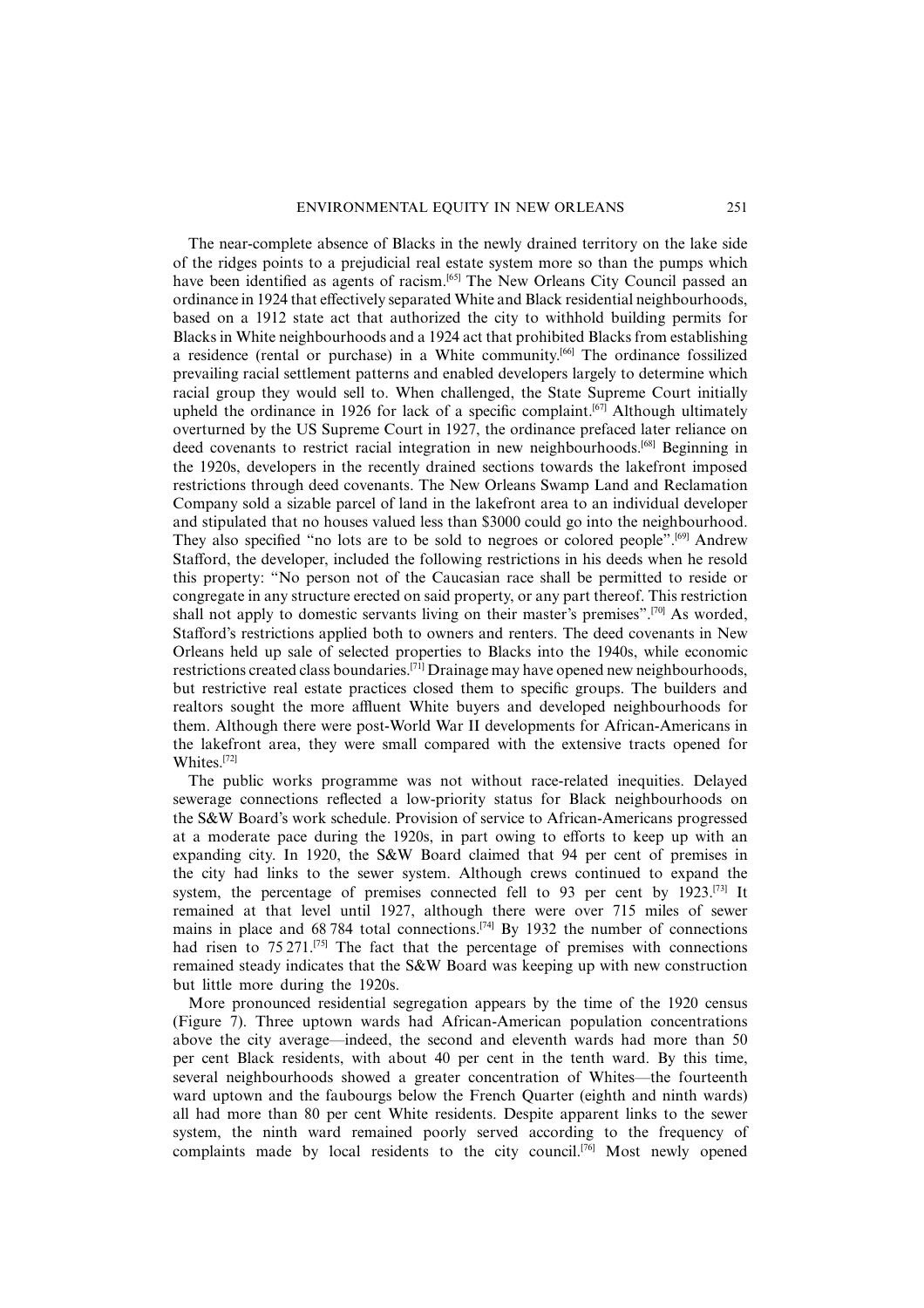252 CRAIG E. COLTEN



*Figure 7.* African-American population in New Orleans, 1930. *Source*: US Census.

neighbourhoods in the lakeward development were almost exclusively White. Yet the low ground (near the 20 foot contour), near the point of convergence of the streets that radiated outwards towards the sweeping bend of the river, were becoming predominantly Black neighbourhoods. Industrial and transportation land uses occupied large portions of this area as well.

## **Conclusions**

Congo Square was the centre of Black New Orleans in 1890, but by 1930 African-Americans had made the low area within the 20 foot contour a major residential neighbourhood. The New Orleans drainage system had contributed to this and other population shifts by lowering the water table and improving public health. While the initial system design called for equal service throughout the city, and ultimately the Sewage and Water Board achieved this objective, there were race- and class-related inequities in the course of construction. From the outset, however, design and construction encompassed African-American neighbourhoods—a function of rational engineering principles eclipsing racist tendencies of the Jim Crow Era. Indeed, the first phase of construction included drainage services to a Black neighbourhood on the fringe of the central business district. During the 1910s and 1920s, the drainage works permitted further development in the low areas uptown, where important African-American neighbourhoods evolved. Sewerage connection fees provided exclusionary for low-income families, which included many Blacks, but the Sewerage and Water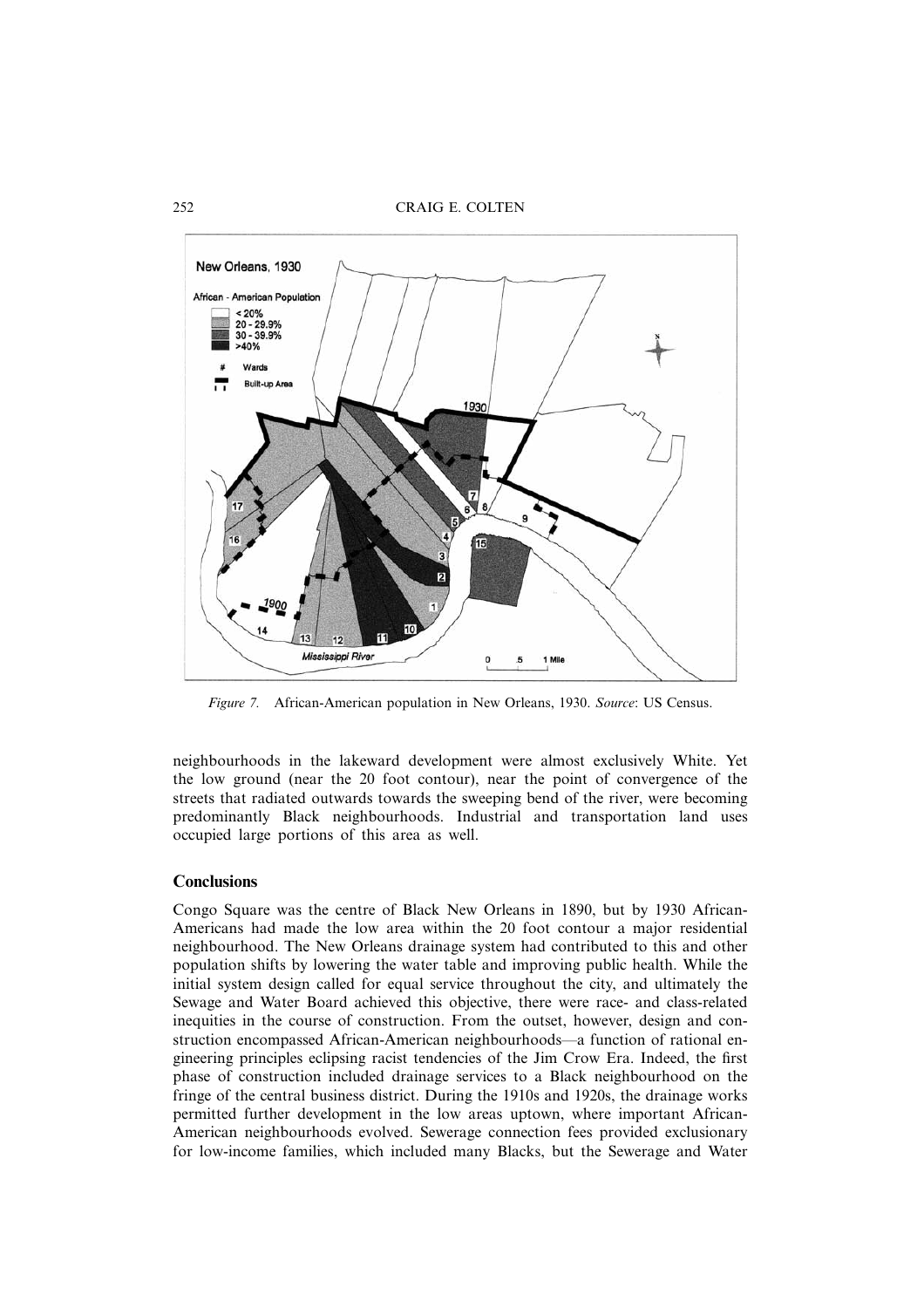Board dropped the fees and made connections mandatory in 1911. This obliterated inequities, at least in design and policy. Progressive Era sanitation principles, and concern among White planners that poor sanitation conditions in Black neighbourhoods imperiled residents' health city-wide, overrode racist tendencies.

Despite plans systematically to drain the city, gaps in the system became apparent in the 1920s. A 1923 assessment of the sewerage system exposed a sizable neighbourhood without sewer mains. This area lacking service was a low-lying, largely African-American and industrial district. Additionally, serious flooding caused by intense rainfall left much of the sector under water for up to 48 hours in 1927. Thus, both sewerage and drainage were either unavailable or ineffective in this low district. Public appeals for remedies ultimately led to improvements by 1930. A downstream faubourg with a predominantly White working-class population endured similar delayed service delivery, demonstrating that environmental inequities were not solely based on race. The drainage and sewerage system eventually reached a city-wide distribution with little apparent race or class bias. This does not mean that the city achieved environmental equity, but it indicates that rational engineering was prevailing over racism in terms of public works.

Racial segregation, however, progressed during the first three decades of the century. The first population realignment in response to drainage was the expansion of Blacks into low-lying areas to the rear of the city. Drainage appears to be a principal agent in this adjustment. City ordinances and later deed restrictions were the primary agents of residential segregation towards the lakefront. While they may not have caused segregation, they legally obstructed desegregation. Vast tracts of lakefront property drained after 1920 became entirely new subdivisions, and ordinances and racially restrictive deeds effectively closed them to African-Americans.

Low sections, such as Basin Street and the area within the 20 foot contour, stand out as Black neighbourhoods by 1930. This pattern resulted from a process that occurred in conjunction with, but not as the sole consequence of, the public works extension. In a time of overt and legally sanctioned racism, segregation accelerated. However, neither the drainage nor the sewerage system was the exclusive cause. Although inequities existed in the installation of these systems in the 1920s, the Sewerage and Water Board tried to correct them. Thus, ultimately the entire city received comparable service. At the same time, institutionalized segregation policies embedded in the real estate system were instrumental in shaping New Orleans' racial geography, although other factors such as economics and urban morphology played important roles. Despite the influence of racism, the public works programme followed Progressive Era engineering principles and Jim Crow emerged through overt real estate policies. A process-oriented analysis clearly shows that drainage opened new areas to Black residences. In this respect, drainage contributed to segregation. Allowing African-Americans to occupy these low areas reflected established patterns of turning lowvalue land associated with environmental problems over to minority populations. The development of lakefront property required drainage, but limiting sales to Whites was a function of real estate practices.

*Department of Geography and Anthropology Louisiana State University Baton Rouge, LA 70803 USA*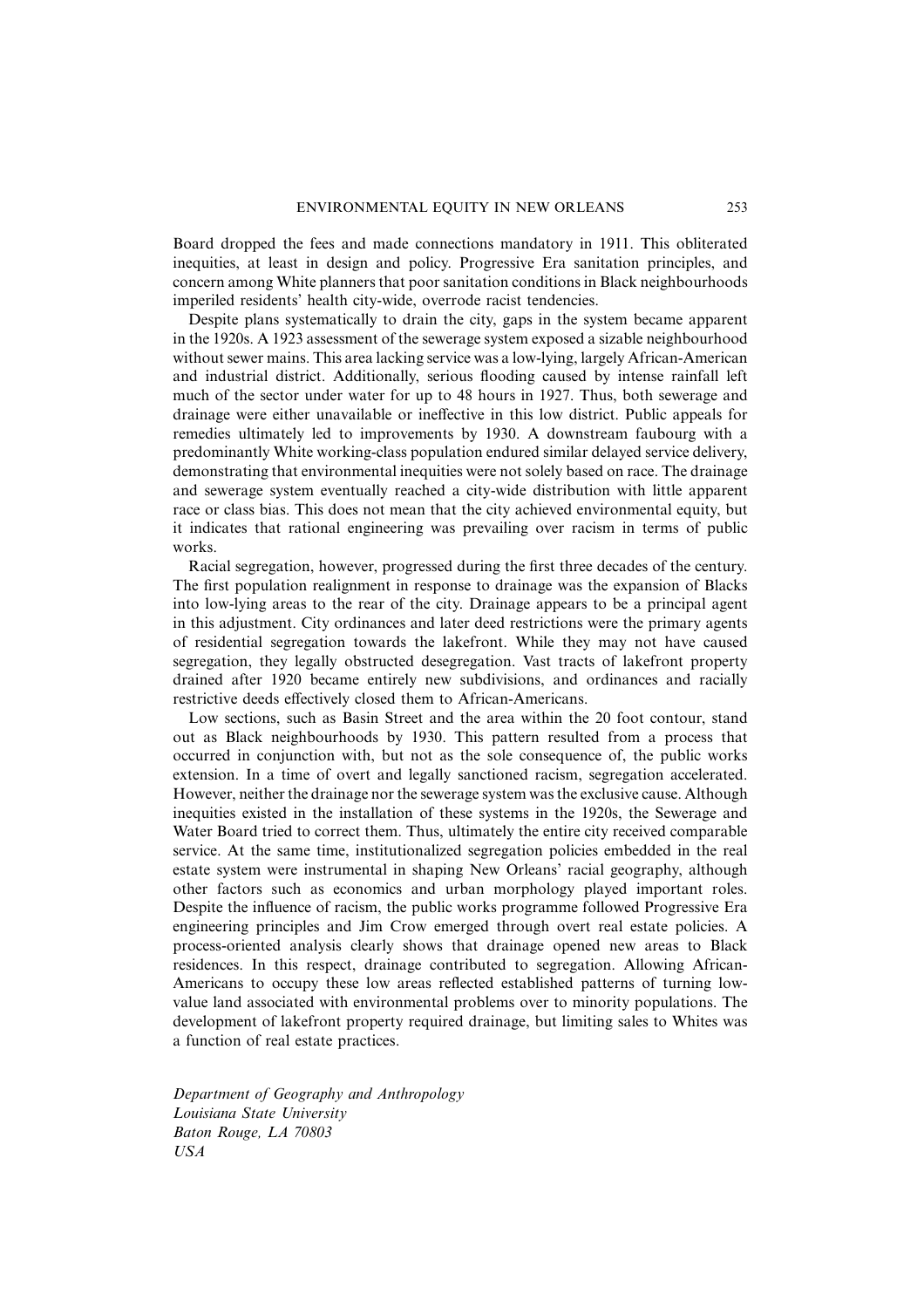#### <span id="page-17-0"></span>**Acknowledgements**

I would like to thank Joy Adams and Stephanie Shaw for their excellent research assistance. Christine Rosen, Fred Day, and three anonymous reviewers provided insightful comments for which I am also grateful.

## **Notes**

- [1] P. F. Lewis, *New Orleans: The Making of an Urban Landscape* (Cambridge 1976). An entire glossary is necessary to comprehend relative location in New Orleans. High ground is along the river, low ground occurs between the river and the lake or to the rear. Uptown refers to upstream and downtown refers to downstream.
- [2] S. Cutter contends that environmental equity "is a broad term used to describe the disproportionate effects of environmental degradation on people and places." Here it will also be used to describe circumstances that deny people and places environmental improvements. See Susan Cutter, Race, class, and environmental justice, *Progress in Human Geography* **19** (1995) 111–22. Quote is from p. 112.
- [3] The concept of environmental development was presented in C. M. Rosen, *The Limits of Power* (Cambridge 1986). She presents three elements of the process: "(1) the economic and population growth stimuli provoking land use change, (2) the adaptive environmental change necessitated by the stimuli, and (3) a wide variety of fractions that mediated this stimulus–response relationship" (p. 6). This work will focus on environmental change.
- [4] D. Spain, Race relations and residential segregation in New Orleans: two centuries of paradox, *Annals American Academy of Political and Social Science* **441** (1979) 82–96. Spain cites Lewis, *op cit*., 62, who acknowledged that Jim Crow Era policies acted in concert with the drainage system.
- [5] For discussions of late-nineteenth-century public works, see J. A. Tarr, The separate vs. combined sewer problem: a case study in urban technology design choice, *Journal of Urban History* **5** (1979) 308–39; J. A. Peterson, The impact of sanitary reform upon American urban planning, 1840–1890, *Journal of Social History* **13** (1979) 83–103; S. K. Schultz and C. McShane, To engineer the metropolis: sewers, sanitation, and city planning in latenineteenth-century America, *Journal of American History* **65** (1978) 389–411.
- [6] C. V. Woodward, *The Strange Career of Jim Crow*, 3rd edition (Oxford 1974) 91.
- [7] S. Cutter, Race, class and environmental justice, *Progress in Human Geography* **19** (1995)  $111 - 22$
- [8] J. Jackson, *New Orleans in the Gilded Age: Politics and Urban Progress, 1880–1896* (Baton Rouge 1969); C. Harris, *Political Power in Birmingham, 1871–1921* (Knoxville 1977); L. Cain, *Sanitation Strategy for a Lakefront Metropolis: The Case of Chicago* (Dekalb 1978).
- [9] J. Radford, Race, residence, and ideology: Charleston, South Carolina in the mid-nineteenth century, *Journal of Historical Geography* **2** (1976) 329–46.
- [10] J. Kellog, Negro clusters in the postbellum south, *Geographical Review* **67** (1977) 313–21. In a detailed analysis of small towns, M. Newton found similar patterns, Settlement patterns as artifacts of social structure, in M. Richardson (Ed.), *The Human Mirror* (Baton Rouge 1974).
- [11] B. A. Brownell, The urban south comes of age, 1900–1940, in B. A. Brownell and D. Goldfield (Eds), *The City in Southern History* (Port Washington 1977).
- [12] In the South as elsewhere, racism often targeted the 'insanitary' conditions of Black neighbourhoods as a reason to keep them segregated. For a discussion of the emergence and perpetuation of ideas about race and sanitation, see K. Anderson, The idea of Chinatown: the power of place and institutional practice in making of a racial category, *Annals of the Association of American Geographers* **77** (1987) 580–98. Mexican-Americans received similar criticism in Los Angeles, S. Sidawi, Planning environmental racism: the construction of the industrial suburban ideal in Los Angeles County in the early twentieth century, *Historical Geography* **25** (1997) 83–99. By 1914, Louisiana officials had charged that Whites were responsible for poor health in the Black population. See, Louisiana Board of Health, *Conference for Betterment of Health Conditions Among Negroes* (New Orleans 1914) 5.
- [13] C. V. Harris, *Political Power in Birmingham, 1871–1921* (Knoxville 1977) 179–80.
- [14] S. Galishoff, Germs know no color line: black health and public policy in Atlanta, 1900–1918, *Journal of the History of Medicine and Allied Sciences* **40** (1985) 22–41.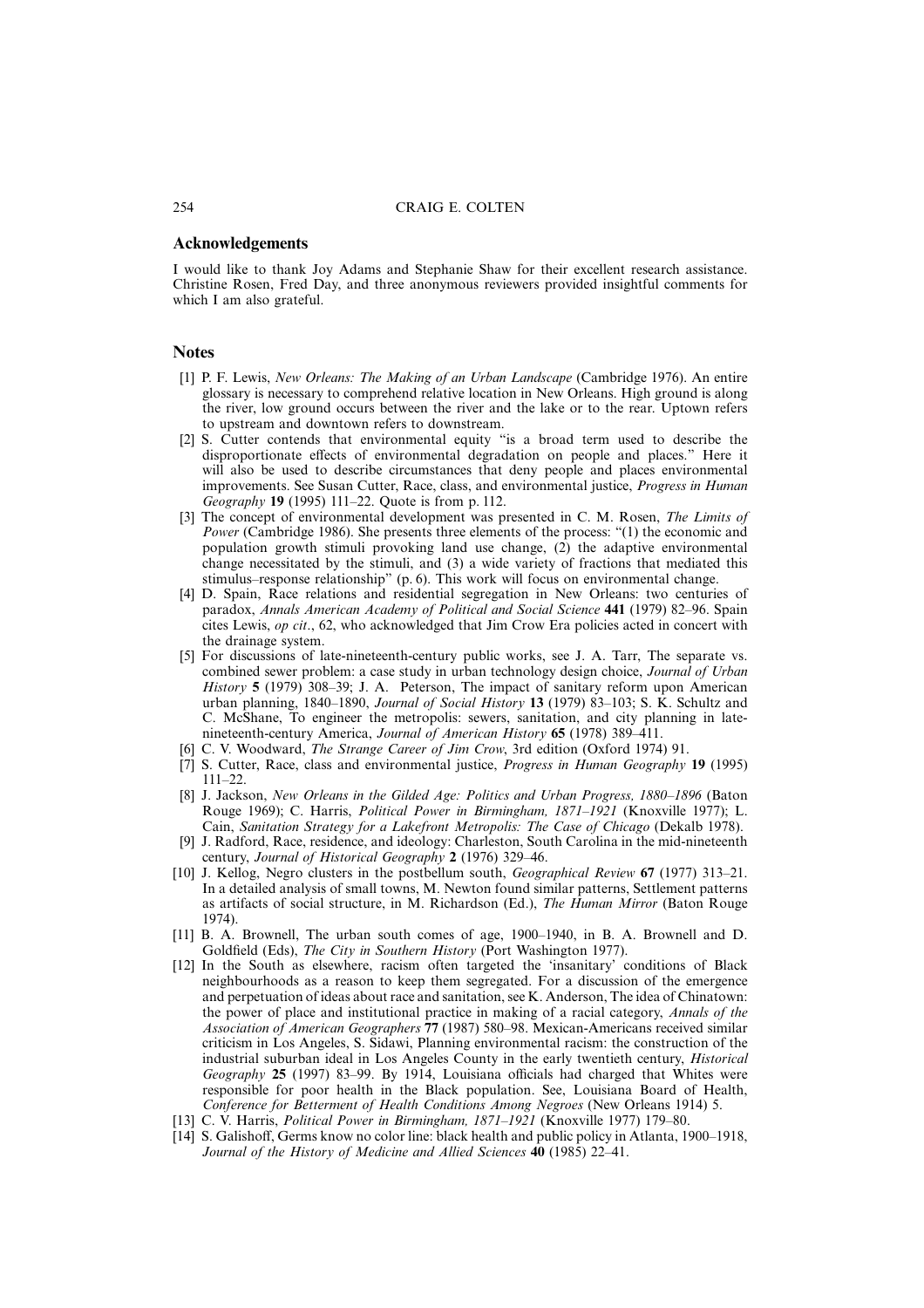- <span id="page-18-0"></span>[15] G. M. Fredrickson, *Black Liberation: A Comparative History of Black Ideologies in the United States and South Africa* (New York 1995) 95–105.
- [16] D. Delaney, *Race, Place and the Law, 1836–1948* (Austin 1998).
- [17] L. Pulido, S. Sidawi, and R. Vos, An archeology of environmental racism in Los Angeles, *Urban Geography* **17** (1996) 419–39. See also S. Sidawi, Planning environmental racism: the construction of the industrial suburban ideal in Los Angeles County in the early twentieth century, *Historical Geography* **25** (1997) 83–99.
- [18] R. D. Bullard, Solid waste sites and the Black Houston community, *Sociological Inquiry* **53** (1983) 273–88.
- [19] V. Been, Locally undesirable land uses in minority neighborhoods: disproportionate siting or market dynamics, *Yale Law Journal* **10** (1994) 1383–422.
- [20] A. Hurley, Fiasco at Wagner Electric: environmental justice and urban geography in St. Louis, *Environmental History* **2** (1997) 460–81.
- [21] H. W. Gilmore, The old New Orleans and the new: a case for ecology, *American Sociological Review* **9** (1944) 385–94; R. A. Fisher, Racial segregation in antebellum New Orleans, *American Historical Review* **74** (1969) 926–37; D. Spain, Race relations and residential segregation in New Orleans: two centuries of paradox, *Annals of the American Academy of Political and Social Science* **441** (1979) 82–96.
- [22] Fisher, *op. cit.*, and D. Somers, Black and white in New Orleans: a study of urban race relations, *Journal of Southern History* **40** (1974) 19–42.
- [23] R. A. Fisher, A pioneer protest: the New Orleans street-car controversy of 1867, *Journal of Negro History* **53** (1968) 219–33.
- [24] Z. L. Miller, Urban Blacks in the south, 1865–1920: the Richmond, Savannah, New Orleans, Louisville, and Birmingham experience, in L. F. Schnore (Ed.), *The New Urban History* (Princeton 1975).
- [25] A detailed topographic survey to provide base line information for the 1980s drainage plan showed the lowest area encircled by the '20 foot' contour. Although this is below sea level and not 20 feet above sea level, this paper uses the designation of the engineers who surveyed the city's topography.
- [26] New Orleans Board of Engineers, *Drainage Report* (New Orleans 1868) 4–5.
- [27] H. W. Gilmore, The old New Orleans and the new: a case for ecology, *American Sociological Review* **9** (1944) 385–94. Others have argued that poorly drained areas became the residential areas for blacks throughout the south, Kellog, *op. cit*.
- [28] New Orleans Board of Engineers, *Drainage Report* (New Orleans 1868) 5.
- [29] Louisiana Board of Health, *Annual Report, 1879* (New Orleans 1880).
- [30] *Ibid*.
- [31] New Orleans Auxiliary Sanitary Association, *Domestic Sanitation: The Evil, and the Remedy for the Privy System of New Orleans* (New Orleans 1879) 1–11.
- [32] J. J. Jackson, *New Orleans in the Guilded Age: Politics and Urban Progress 1880–1896* (Baton Rouge 1969) 147–8.
- [33] A. Kelman, A River and Its City: Critical Episodes in the Environmental History of New Orleans (Ph.D. Dissertation, Brown University, 1998) 244–5.
- [34] New Orleans Advisory Board on Drainage, *Report on the Drainage of the City of New Orleans* (New Orleans 1895) 5.
- [35] *Ibid.*, present drainage system map insert.
- [36] *Ibid*., 18.
- [37] *Ibid*., 24–8.
- [38] For a discussion of the development of New Orleans' downtown area, see A. Mosher, B. Keim, and S. Franques, Downtown dynamics, *Geographical Review* **85** (1995) 497–517.
- [39] New Orleans Advisory Board on Drainage, *op. cit*., 32.
- [40] George Earl (Superintendent of the Sewerage and Water Board), Drainage, sewerage, and water supply of New Orleans, Paper read at the 54th Annual Session of the American Medical Association, 1903, 7–8; in the Collection of the Tulane University Archives, Drainage folder, New Orleans, Louisiana.
- [41] Martin Behrman (Mayor of New Orleans), *New Orleans: A History of Three Great Utilities*, presented to the Convention of the League of American Municipalities, Milwaukee, Wisconsin, 1914, 6.
- [42] New Orleans Sewerage and Water Board, *Twenty-First Semi-Annual Report* (New Orleans 1910) 23.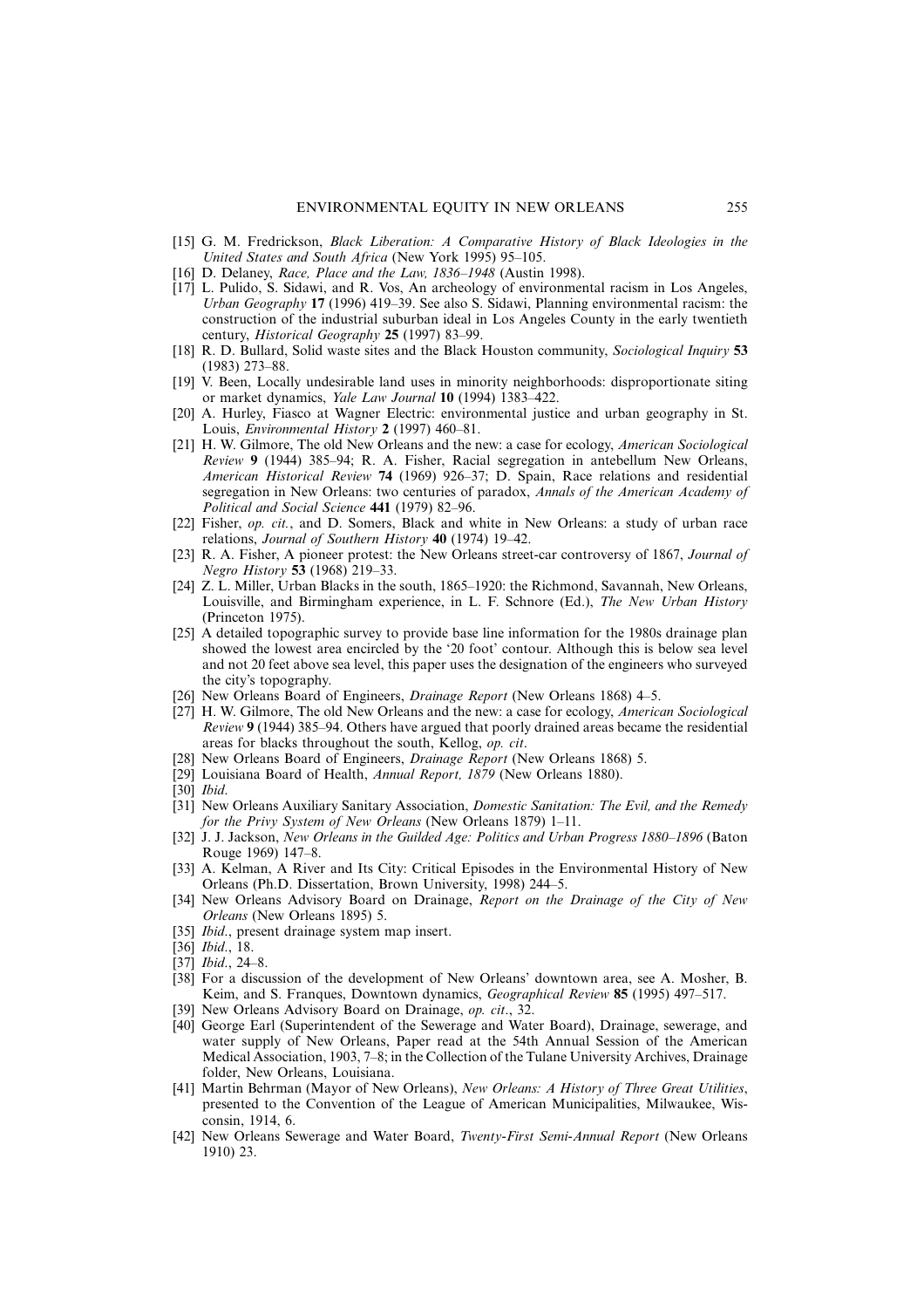#### <span id="page-19-0"></span>256 CRAIG E. COLTEN

- [43] New Orleans Sewerage and Water Board, *Twenty-Sixth Semi-Annual Report* (New Orleans 1912) 48–9. Although many other factors such as access to health care and diet undoubtedly contributed to higher mortality rates among Blacks.
- [44] Louisiana State Board of Health, *Biennial Report, 1906–1907* (Baton Rouge 1908). The rate of deaths per 100 000 due to malaria were 55 for Whites and 82 for Blacks. For typhoid the deaths per 100 000 were 7 for Whites and 31 for Blacks. Mortality rates by ward are unavailable, hampering any assessment of more localized impacts of the drainage system.
- [45] Louisiana State Board of Health, *Biennial Report, 1906–1907*, 119.
- [46] New Orleans Sewerage and Water Board, *Twenty-First Semi-Annual Report* (New Orleans 1910) 10.
- [47] *Woods Directory* (New Orleans 1912) n.p.
- [48] *Ibid*.
- [49] New Orleans wards covered sizable territories that were not yet cleared of cypress or drained, and therefore were uninhabitable. The ward maps presented here attempt to show the population within the built-up areas of the administrative units. Also, the wards were the smallest unit available for presenting population information, and it is not possible to map White and Black population concentrations within wards before census tract information was published in 1950.
- [50] Friday night storm was handled all right, *New Orleans Times Picayune* 12 May 1912, 6.
- [51] New Orleans Sewerage and Water Board, *Twenty-Sixth Semi-Annual Report* (New Orleans 1912) and New Orleans Sewerage and Water Board, *Thirty-Sixth Semi-Annual Report* (New Orleans 1917).
- [52] New Orleans Sewerage and Water Board, *Forty-Second Semi-Annual Report* (New Orleans 1920) 21.
- [53] Board of Health for the Parish of Orleans and the City of New Orleans, *Biennial Report, 1914–15* (New Orleans 1915) Table 1.
- [54] New Orleans Sewerage and Water Board, *Twenty-Third Semi-Annual Report* (New Orleans 1911) 23–5.
- [55] New Orleans Sewerage and Water Board, *Twenty-Sixth Semi-Annual Report* (New Orleans 1912) 75.
- [56] Behrman, *op. cit*., 7 and New Orleans Sewerage and Water Board, *Forty-Second Annual Report* (New Orleans 1920) 21.
- [57] New Orleans Sewerage and Water Board, *Forty-Second Semi-Annual Report* (New Orleans 1920) 43.
- [58] Orleans Board of Health and Metropolitan Life Insurance Company, *Report of the Health and Sanitary Survey of the City of New Orleans* (New Orleans 1919) 46–9.
- [59] Sanborn Map Company, *New Orleans* (Pelham 1917–22).
- [60] New Orleans Sewerage and Water Board, *Fifty-Sixth Semi-Annual Report* (New Orleans 1927) 113.
- [61] South is deluged as city suffers heavy downpour, *New Orleans Times Picayune* 14 February 1927), 1; Heavy rain paralyzes traffic; bares drainage system's inadequacy, *New Orleans Times Picayune* 16 April 1927, 1; Water still deep in many sections long after rain, *New Orleans Times Picayune* 17 April 1927, 1.
- [62] New Orleans Sewerage and Water Board, *Sixty-Sixth Semi-Annual Report* (New Orleans 1932) map insert.
- [63] New Orleans Sewerage and Water Board, *Forty-Eighth Semi-Annual Report* (New Orleans 1923) 24.
- [64] Orleans Parish and City of New Orleans, *Biennial Report of the Board of Health* (New Orleans 1926).
- [65] Spain, *op. cit*., 89.
- [66] Louisiana Act No. 117 (1912) authorized municipalities to enact segregation ordinances and Act No. 118 (1924) prohibited racial mixing by neighbourhood. New Orleans Ordinance 8037, Common Council Series (1924) implemented the state acts in the city. The major challenge to this act dealt with a rental property. *Louisiana Land Development Co. v. New Orleans*, Case File, City Attorney's Records, 1926, Box 1, New Orleans Public Library, City Archives, New Orleans, Louisiana.
- [67] *Land Development Company of Louisiana v. City of New Orleans* (13 F. 2d 898, 1926).
- [68] Delany, *op. cit*., 151–3.
- [69] New Orleans Conveyance Office, COB340/FOL 446, 1921.